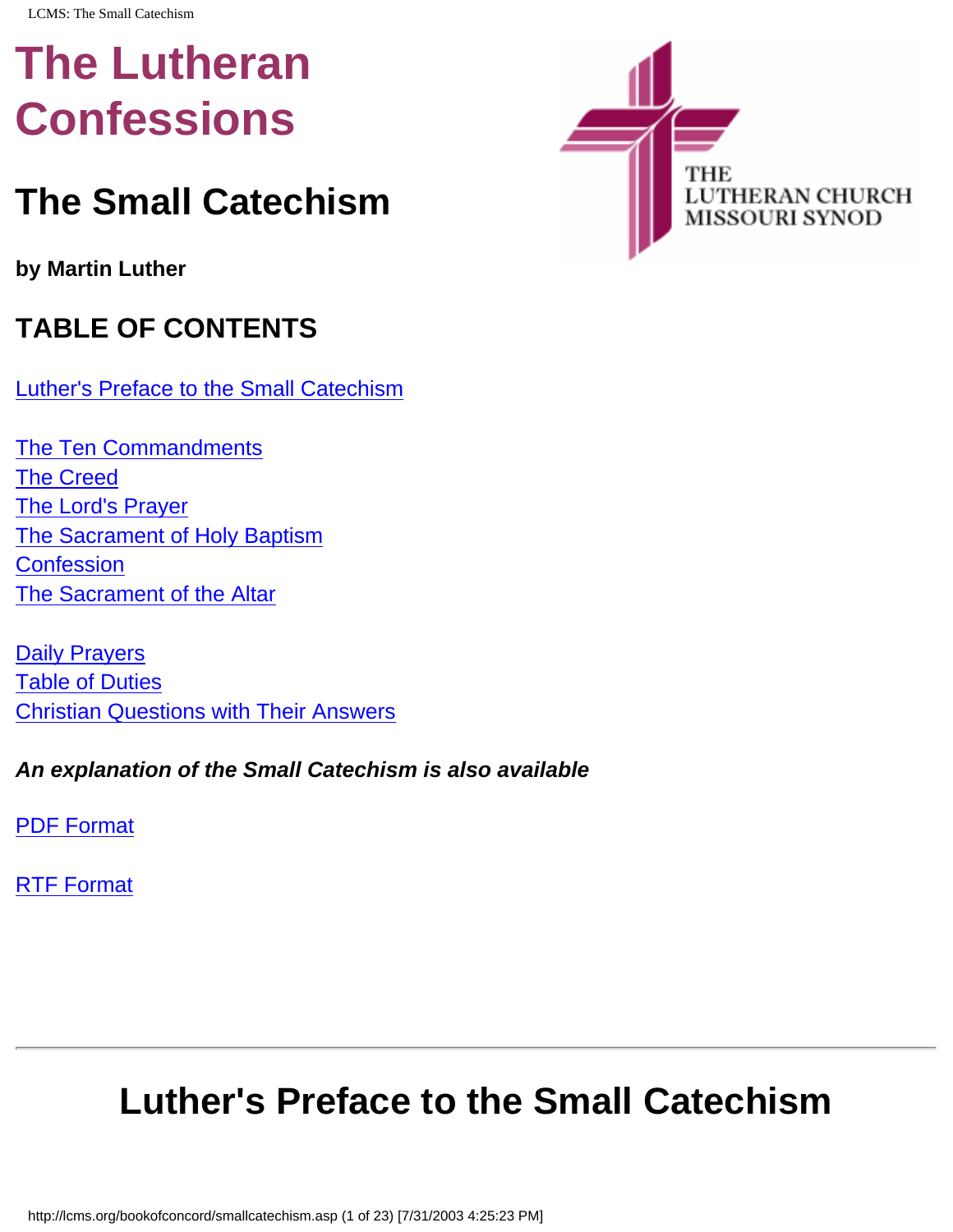```
LCMS: The Small Catechism
```
 Martin Luther, to all faithful and godly pastors and preachers; grace, mercy, and peace be yours in Jesus Christ, our Lord.

 The deplorable, miserable conditions which I recently observed when visiting the parishes have constrained and pressed me to put this catechism of Christian doctrine into this brief, plain, and simple form. How pitiable, so help me God, were the things I saw; the common man, especially in the villages, knows practically nothing of Christian doctrine, and many of the pastors are almost entirely incompetent and unable to teach. Yet all the people are supposed to be Christians, have been baptized, and receive the Holy Sacrament even though they do not know the Lord's Prayer, the Creed, or the Ten Commandments and live like poor animals of the barnyard and pigpen. What these people have mastered, however, is the fine art of tearing all Christian liberty to shreds.

 Oh, you bishops! How will you ever answer to Christ for letting the people carry on so disgracefully and not attending to the duties of your office even for a moment? One can only hope judgment does not strike you! You command the Sacrament in one kind only, insist on the observance of your human ways, and yet are unconcerned whether the people know the Lord's Prayer, the Creed, the Ten Commandments, or indeed any of God's Word. Woe, woe to you forever!

 Therefore dear brothers, for God's sake, I beg all of you who are pastors and preachers to devote yourselves sincerely to the duties of your office, that you feel compassion for the people entrusted to your care, and that you help us accordingly to inculcate this catechism in the people, especially the young. If you cannot do more, at least take the tables and charts for catechism instruction and drill the people in them word for word, in the following way:

 First, the pastor should most carefully avoid teaching the Ten Commandments, the Lord's Prayer, the Creed, the sacraments, etc., according to various texts and differing forms. Let him adopt one version, stay with it, and from one year to the next keep using it unchanged. Young and inexperienced persons must be taught a single fixed form or they will easily become confused, and the result will be that all previous effort and labor will be lost. There should be no change, even though one may wish to improve the text.

 The honored fathers understood this well, and therefore they all consistently used one form of the Lord's Prayer, the Creed, and the Ten Commandments. We should do as they did by teaching these materials to the young and the common man without altering a single syllable and by never varying their wording when presenting or quoting them year after year.

 So adopt whatever form you wish and then stick with it at all times. If, however, you happen to be preaching to some sophisticated, learned audience, then you certainly may demonstrate your skill with words by turning phrases as colorfully and masterfully as you can. But with young persons keep to a single, fixed, and permanent form and wording, and teach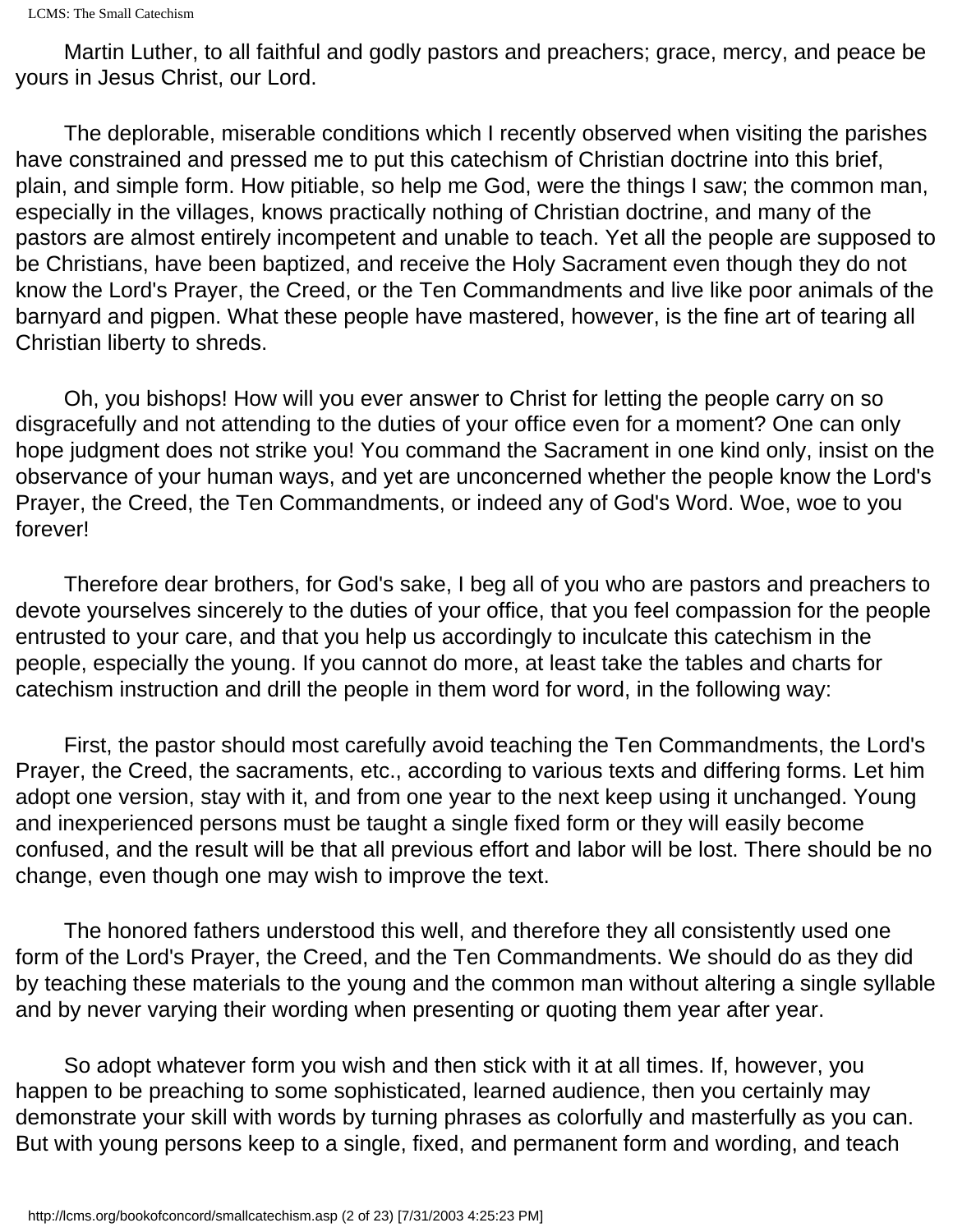them first of all the Ten Commandments, the Creed, the Lord's Prayer, etc. according to the text, word for word, so that can repeat it after you and commit it to memory.

 But those who refuse to learn are to be told that they are denying Christ and do not belong to Him. They are not to be admitted to the Sacrament, accepted as sponsors at Baptism, or allowed to exercise Christian liberty in any way. They should instead be simply directed back to the pope and his functionaries, yes, even to Satan himself. Moreover, their parents and superiors should refuse them food and drink, telling them that the prince is of a mind to expel such rude persons from his realm, and so on.

 Of course we cannot, and we should not try to, force the Christian faith on anyone. Yet we should steadily keep on urging people toward it and help them know what is considered right and wrong in the society in which they want to live and earn their living. A person who wants to live in a certain city and enjoy its privileges should know and observe its laws, no matter whether he believes in them or is at heart a rogue or scoundrel.

 Second, after they have well memorized the text (of the catechism), then explain the meaning so that they understand what they are saying. Do so again with the help of these charts or some other brief uniform method of your choosing; adhere to it and do not change a single syllable, as said above concerning the text, taking your time with it. For it is not necessary to teach everything at once, but one thing after the other. After they understand well the meaning of the First Commandment, proceed to the Second, and so on, otherwise they will be too overwhelmed to the point of remembering nothing.

 Third, after you have so taught them this short catechism, take up the Large Catechism and use it to give them a broader and richer understanding. Here enlarge on every individual commandment, petition, segment, explaining in each case the various words, uses, benefits, dangers, and hurts involved, as you will find them amply described in many a book dealing with these topics. Stress especially that commandment or any other specific part of the catechism doctrine which your people neglect most. For example, among craftsmen and merchants, farmers and employees, you must powerfully stress the Seventh Commandment, which forbids stealing, because among such people many kinds of dishonesty and thievery occur. Also, for young persons and the common man you must stress the Fourth Commandment, urging them to be orderly, faithful, obedient, and peaceable, always bringing in many Bible examples of how God punished or blessed such people.

 You should particularly urge those in authority and parents to govern the young well and to send them to school. Show them why it is their duty to do this and explain what a damnable sin it is if they fail to do so. For by such neglect they ruin and destroy both the kingdom of God and that of this world and prove themselves to be the worst enemies of both God and man. Thoroughly underscore what terrible harm they do by not helping train children to become pastors, preachers, writers, and the like, and how God will punish them for it. There is a great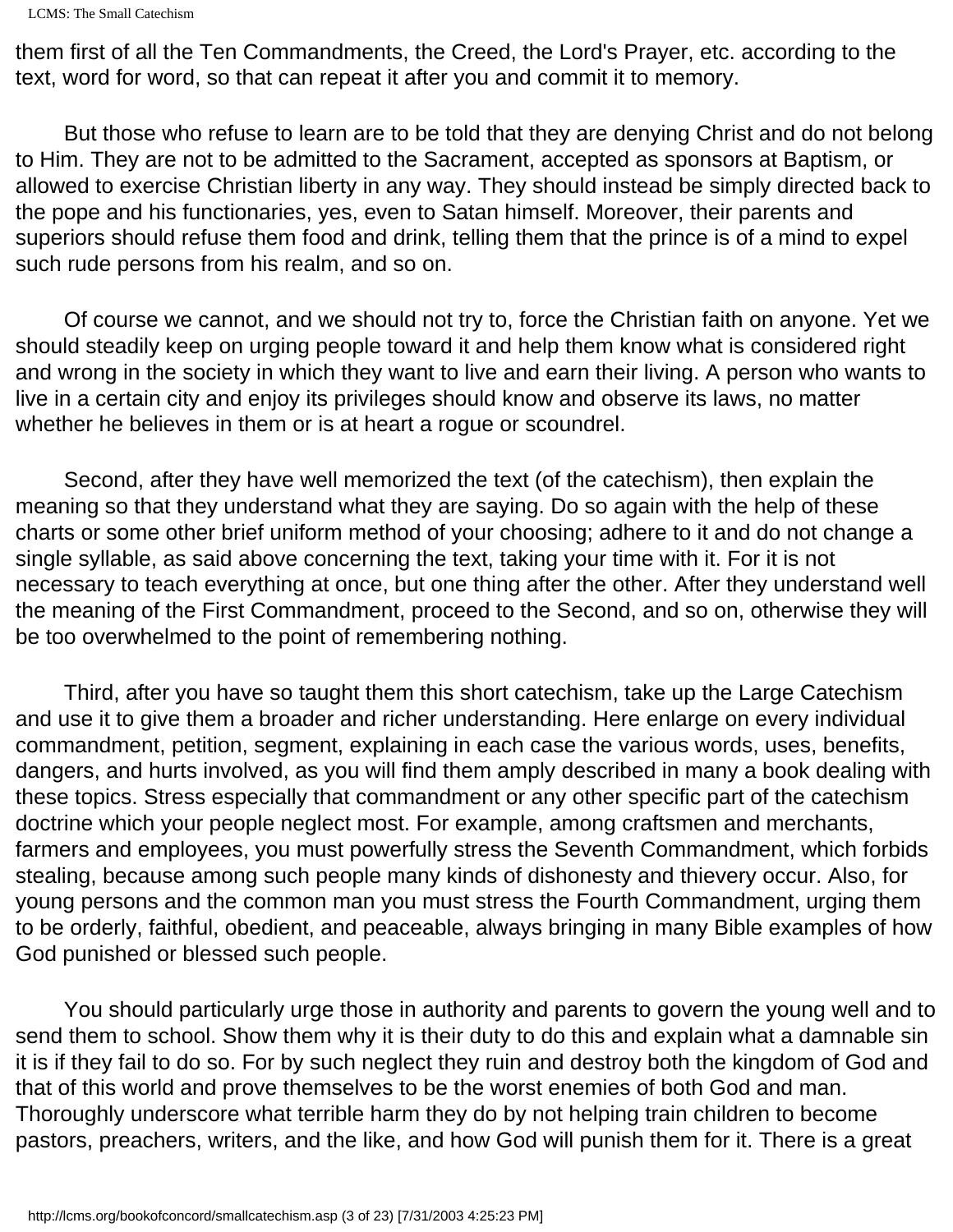```
LCMS: The Small Catechism
```
need to preach about these things. For parents and those in authority are guilty beyond words in this regard, and the devil has horrible things in mind.

 Finally, now that the pope's tyranny is over, people no longer want to go to the Sacrament but despise it. Here again urging is necessary, however, with the understanding that we are not to force anyone into the faith or to the Sacrament, nor set any law, time, or place for it. Our preaching should instead be such that of their own accord and without our command, people feel constrained themselves and press us pastors to serve the Sacrament. The way to go about this is to tell them that if anyone does not seek or desire the Lord's Supper at the very least four times a year, it is to be feared that he despises the Sacrament and is not Christian, just as no one is a Christian who does not believe or hear the Gospel. For Christ did not say, "Omit this" or "Despise this," but "This do, as often as you drink it," etc. He most certainly wants it done and does not want it left undone and despised. "This do," he says.

 For a person not to prize highly the Sacrament is tantamount to saying that he has no sin, no flesh, no devil, no world, no death, no danger, no hell. That is to say, he believes in none of these although he is overwhelmed by them and is the devil's possession twice over. On the other hand, he needs no grace, life, paradise, kingdom of heaven, Christ, God, or any good thing. Surely, if he recognized how much evil is in him and how much he needs all the good things he lacks, he would not neglect the Sacrament, which gives help against such evil and bestows so much goodness. He will not need to be forced by law to the Sacrament but will himself come running in a hurry to the Lord's Table, constrained within himself and pressing you to give him the Sacrament.

 Therefore do not set up any law concerning it, as the pope does. Only emphasize clearly the benefit, need, usefulness, and blessing connected with the Sacrament, and also the harm and danger of neglecting it. The people will then come of themselves without your using compulsion. But if they still do not come, then let them go their way and tell them that all who are insensitive or unaware of their great need and God's gracious help belong to the devil. But if you fail to urge these things or if you make it into law and bitterness, then the fault will be yours if they despise the Sacrament. Why should they not be lazy if you are asleep and silent?

<span id="page-3-0"></span> So look to it, you pastors and preachers. Our ministry today is something else than it was under the pope. It has become a serious and saving responsibility. Consequently it now involves much more trouble and labor, danger and trial, and in addition it brings you little of the world's gratitude and rewards. But Christ Himself will be our reward if we labor faithfully. The Father of all grace help us to do just that. To Him be praise and thanks forever through Christ our Lord. Amen.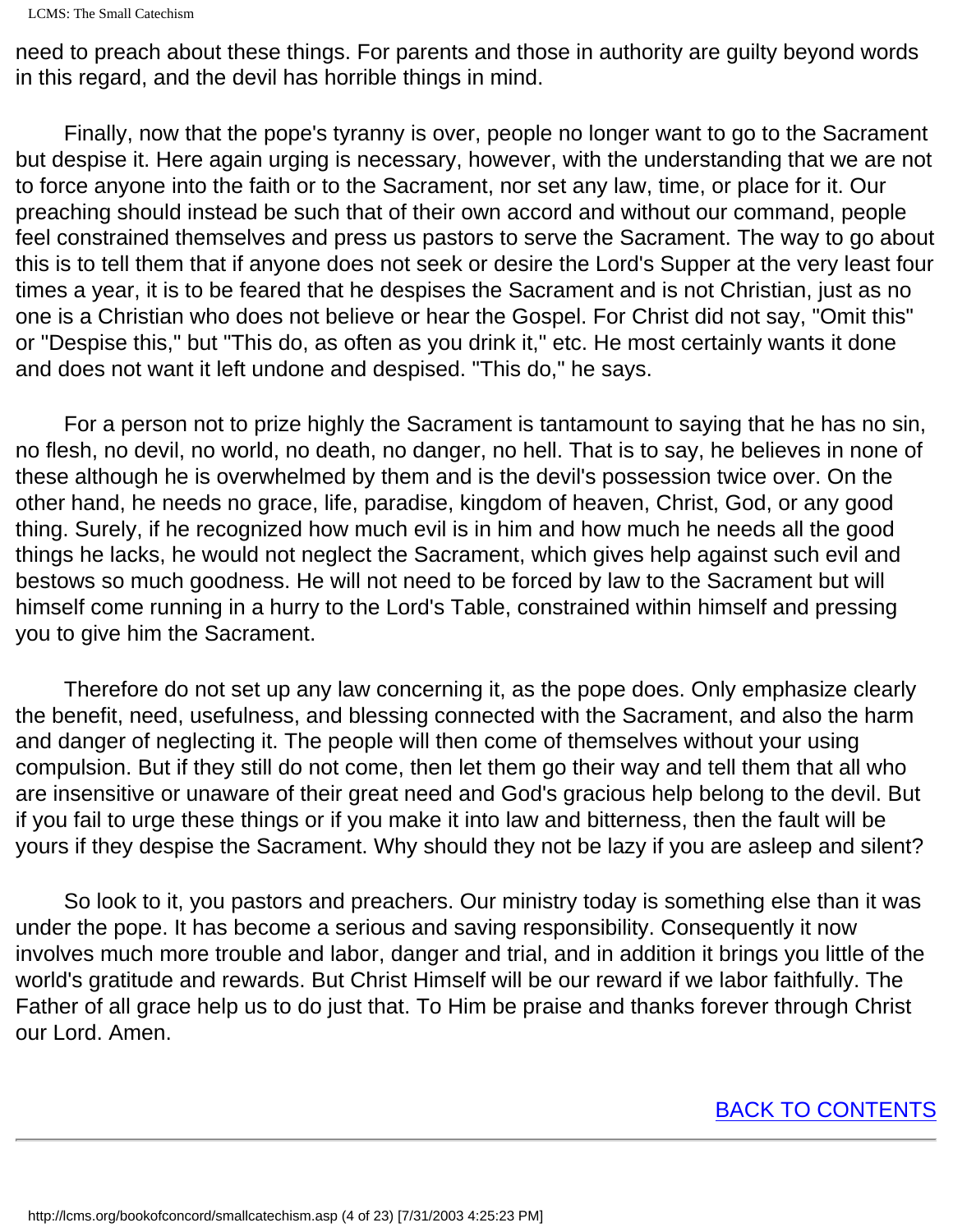## **The Ten Commandments**

*As the head of the family should teach them in a simple way to his household.*

#### **The First Commandment**

You shall have no other gods.

#### *What does this mean?*

We should fear, love and trust in God above all things.

#### **The Second Commandment**

You shall not misuse the name of the Lord your God.

#### *What does this mean?*

We should fear and love God so that we do not curse, swear, use satanic arts, lie, or deceive by His name, but call upon it in every trouble, pray, praise, and give thanks.

#### **The Third Commandment**

Remember the Sabbath day by keeping it holy.

#### *What does this mean?*

We should fear and love God so that we do not despise preaching and His Word, but hold it sacred and gladly hear and learn it.

#### **The Fourth Commandment**

Honor your father and your mother.

#### *What does this mean?*

We should fear and love God so that we do not despise or anger our parents and other authorities, but honor them, serve and obey them, love and cherish them.

#### **The Fifth Commandment**

You shall not murder.

#### *What does this mean?*

We should fear and love God so that we do not hurt or harm our neighbor in his body, but help and support him in every physical need.

## **The Sixth Commandment**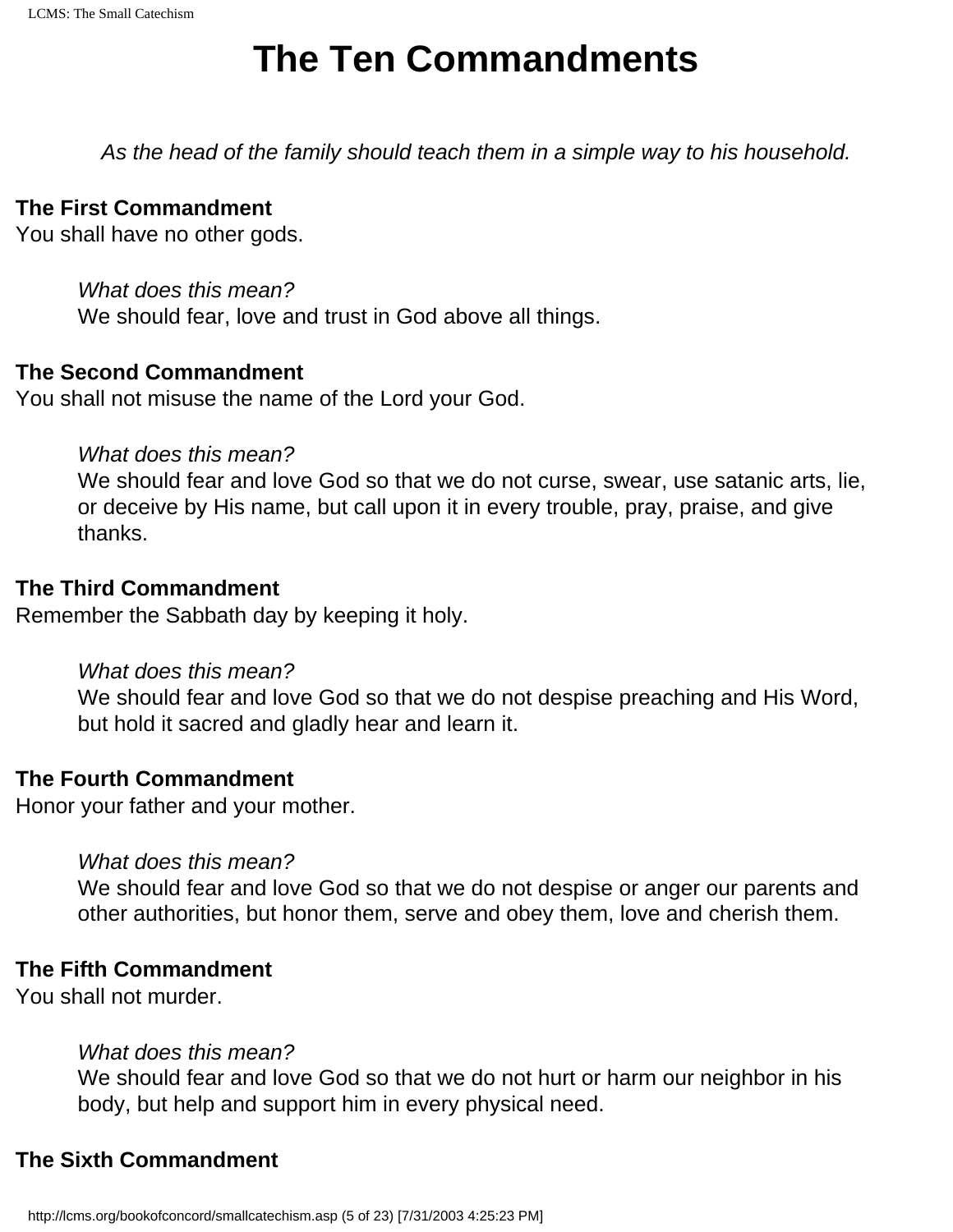You shall not commit adultery.

#### *What does this mean?*

We should fear and love God so that we lead a sexually pure and decent life in what we say and do, and husband and wife love and honor each other.

#### **The Seventh Commandment**

You shall not steal.

#### *What does this mean?*

We should fear and love God so that we do not take our neighbor's money or possessions, or get them in any dishonest way, but help him to improve and protect his possessions and income.

#### **The Eighth Commandment**

You shall not give false testimony against your neighbor.

### *What does this mean?*

We should fear and love God so that we do not tell lies about our neighbor, betray him, slander him, or hurt his reputation, but defend him, speak well of him, and explain everything in the kindest possible way.

## **The Ninth Commandment**

You shall not covet your neighbor's house.

## *What does this mean?*

We should fear and love God so that we do not scheme to get our neighbor's inheritance or house, or get it in a way which only appears right, but help and be of service to him in keeping it.

## **The Tenth Commandment**

You shall not covet your neighbor's wife, or his manservant, or maidservant, his ox or donkey, or anything that belongs to your neighbor.

## *What does this mean?*

We should fear and love God so that we do not entice or force away our neighbor's wife, workers, or animals, or turn them against him, but urge them to stay and do their duty.

## **The Close of the Commandments**

*What does God say about all of these commandments?* He says, "I, the Lord your God, am a jealous God, punishing the children for the sin of the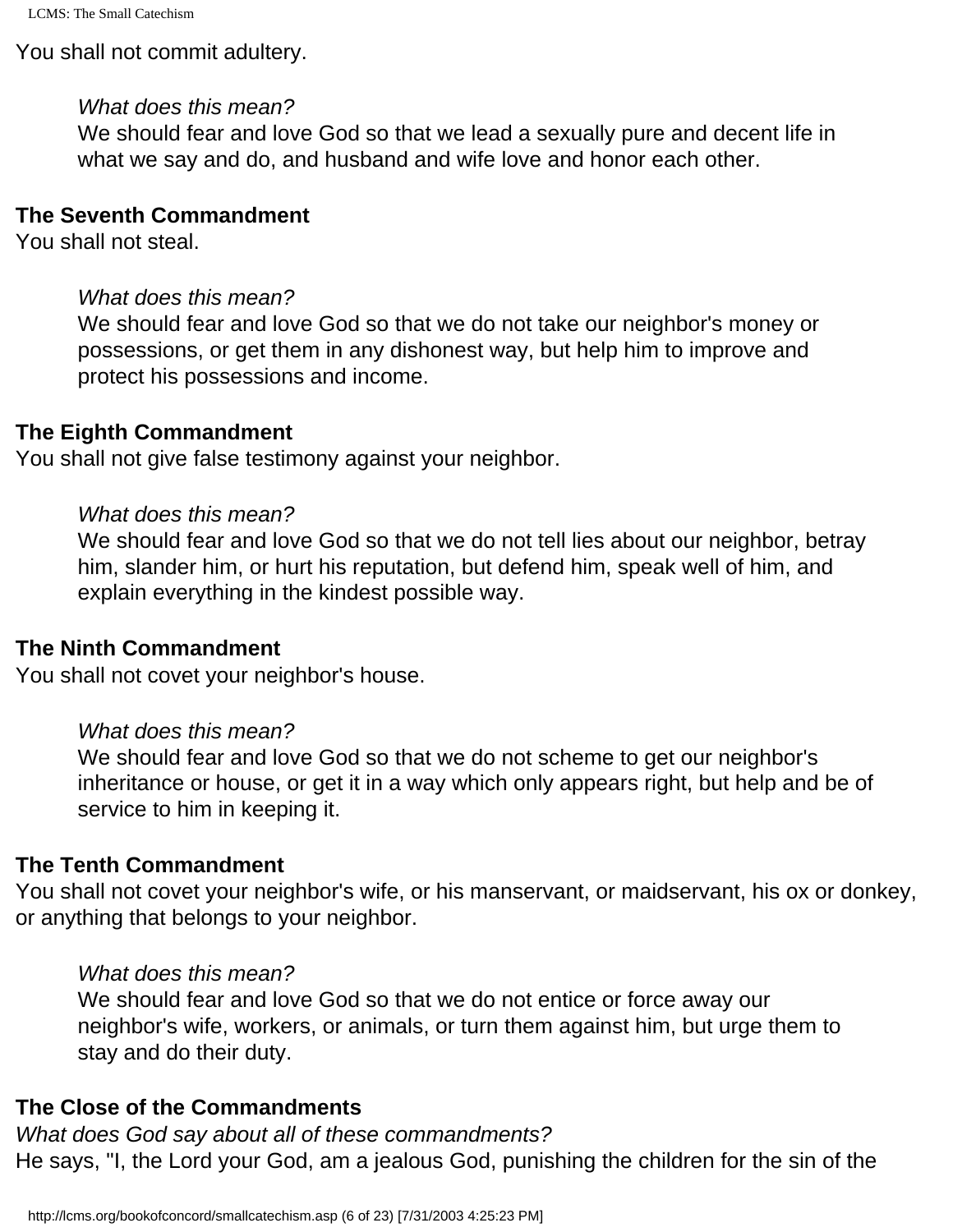fathers to the third and fourth generation of those who hate Me, but showing love to a thousand generations of those who love Me and keep My commandments" (Exodus 20:5-6).

#### *What does this mean?*

God threatens to punish all who break these commandments. Therefore, we should fear His wrath and not do anything against them. But He promises grace and every blessing to all who keep these commandments. Therefore, we should also love and trust in Him and gladly do what He commands.

[BACK TO CONTENTS](#page-0-1)

## **The Creed**

<span id="page-6-0"></span>*As the head of the family should teach it in a simple way to his household.*

#### **The First Article: Creation**

I believe in God, the Father Almighty, Maker of heaven and earth.

#### *What does this mean?*

I believe that God has made me and all creatures; that He has given me my body and soul, eyes, ears, and all my members, my reason and all my senses, and still takes care of them. He also gives me clothing and shoes, food and drink, house and home, wife and children, land, animals, and all I have. He richly and daily provides me with all that I need to support this body and life. He defends me against all danger and guards and protects me from all evil. All this He does only out of fatherly, divine goodness and mercy, without any merit or worthiness in me. For all this it is my duty to thank and praise, serve and obey Him. This is most certainly true.

#### **The Second Article: Redemption**

And in Jesus Christ, His only Son, our Lord, who was conceived by the Holy Spirit, born of the Virgin Mary, suffered under Pontius Plate, was crucified, died and was buried. He descended into hell. The third day He rose again from the dead. He ascended into heaven and sits at the right hand of God, the Father Almighty. From thence He will come to judge the living and the dead.

#### *What does this mean?*

I believe that Jesus Christ, true God, begotten of the Father from eternity, and also true man, born of the Virgin Mary, is my Lord. Who has redeemed me, a lost and condemned person, purchased and won me from all sins, from death, and from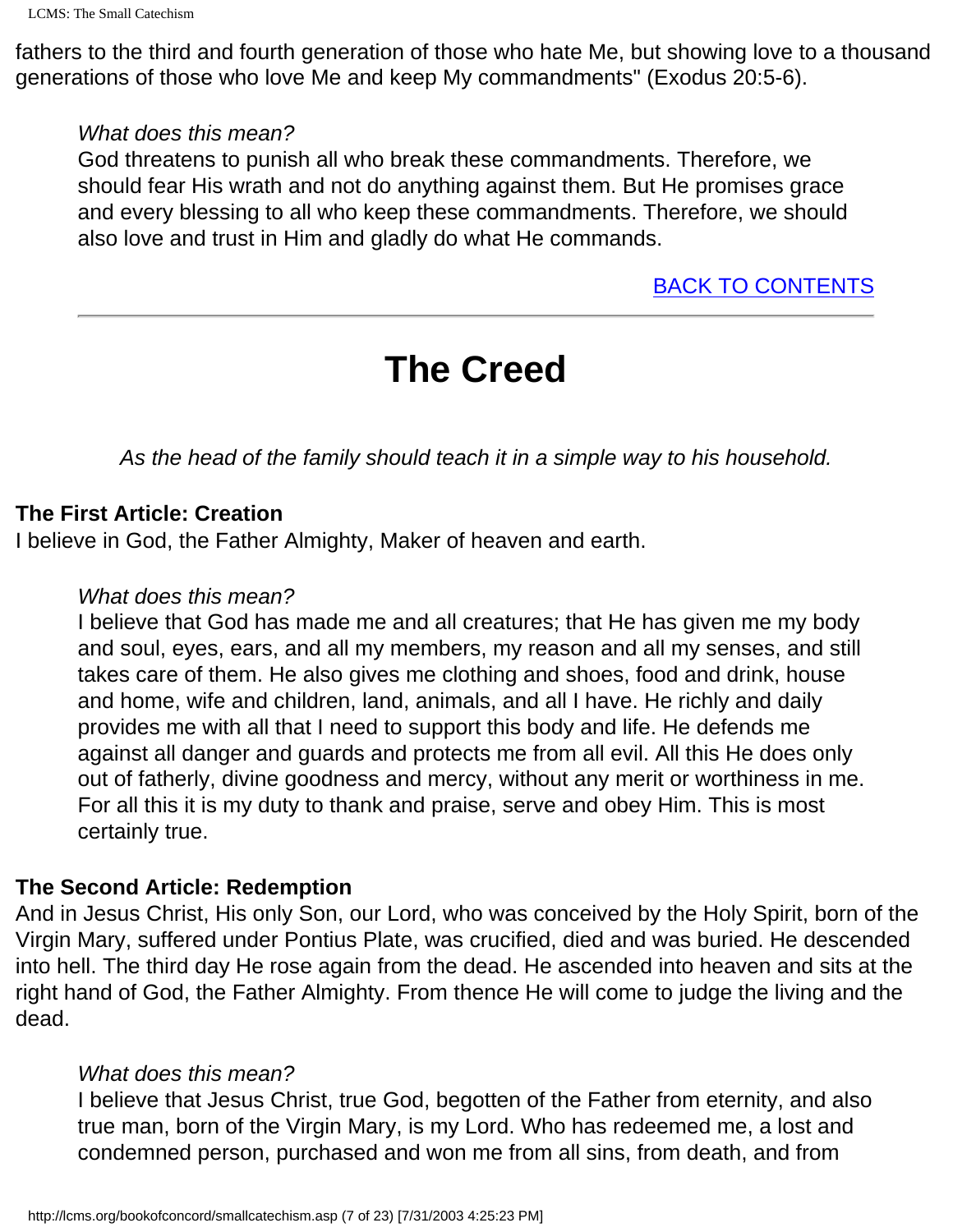the power of the devil; not with gold or silver, but with His holy, precious blood and with His innocent suffering and death, that I may be His own and live under Him in His kingdom and serve Him in everlasting righteousness, innocence, and blessedness, just as He is risen from the dead, lives and reigns to all eternity. This is most certainly true.

#### **The Third Article: Sanctification**

I believe in the Holy Spirit, the holy Christian church, the communion of saints, the forgiveness of sins, the resurrection of the body, and the life everlasting. Amen.

#### *What does this mean?*

I believe that I cannot by my own reason or strength believe in Jesus Christ, my Lord, or come to Him; but the Holy Spirit has called me by the Gospel, enlightened me with His gifts, sanctified and kept me in the true faith. In the same way He calls, gathers, enlightens, and sanctifies the whole Christian church on earth, and keeps it with Jesus Christ in the one true faith. In this Christian church He daily and richly forgives all my sins and the sins of all believers. On the Last Day He will raise me and all the dead, and give eternal life to me and all believers in Christ. This is most certainly true.

[BACK TO CONTENTS](#page-0-1)

## **The Lord's Prayer**

*As the head of the family should teach it in a simple way to his household.*

<span id="page-7-0"></span>Our Father, who art in heaven, hallowed be Thy name, Thy kingdom come, Thy will be done on earth as it is in heaven. Give us this day our daily bread; and forgive us our trespasses as we forgive those who trespass against us; and lead us not into temptation, but deliver us from evil. For thine is the kingdom and the power and the glory forever and ever. Amen.

#### **The Introduction**

Our Father who art in heaven.

#### *What does this mean?*

With these words God tenderly invites us to believe that He is our true Father and that we are His true children, so that with all boldness and confidence we may ask Him as dear children ask their dear father.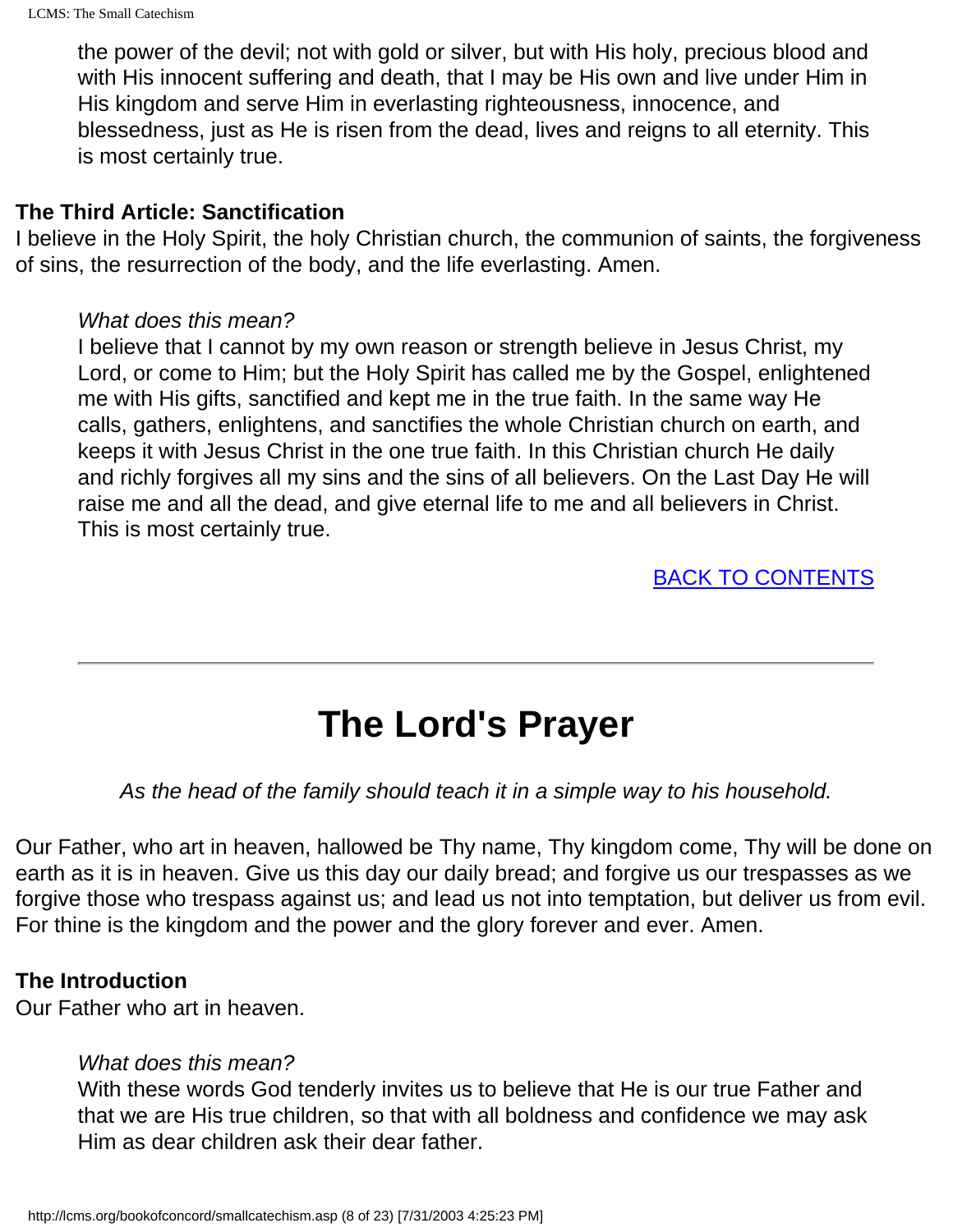LCMS: The Small Catechism

## **The First Petition**

Hallowed be Thy name.

## *What does this mean?*

God's name is certainly holy in itself, but we pray in this petition that it may be kept holy among us also.

## *How is God's name kept holy?*

God's name is kept holy when the Word of God is taught in its truth and purity, and we, as the children of God, also lead holy lives according to it. Help us to do this, dear Father in heaven! But anyone who teaches or lives contrary to God's Word profanes the name of God among us. Protect us from this, heavenly Father!

## **The Second Petition**

Thy kingdom come.

## *What does this mean?*

The kingdom of God certainly comes by itself without our prayer, but we pray in this petition that it may come to us also.

## *How does God's kingdom come?*

God's kingdom comes when our heavenly Father gives us His Holy Spirit, so that by His grace we believe His holy Word and lead godly lives here in time and there in eternity.

## **The Third Petition**

Thy will be done on earth as it is in heaven.

## *What does this mean?*

The good and gracious will of God is done even without our prayer, but we pray in this petition that it may be done among us also.

## *How is God's will done?*

God's will is done when he breaks and hinders every evil plan and purpose of the devil, the world, and our sinful nature, which do not want us to hallow God's name or let His kingdom come; and when He strengthens and keeps us firm in His Word and faith until we die. This is His good and gracious will.

## **The Fourth Petition**

Give us this day our daily bread.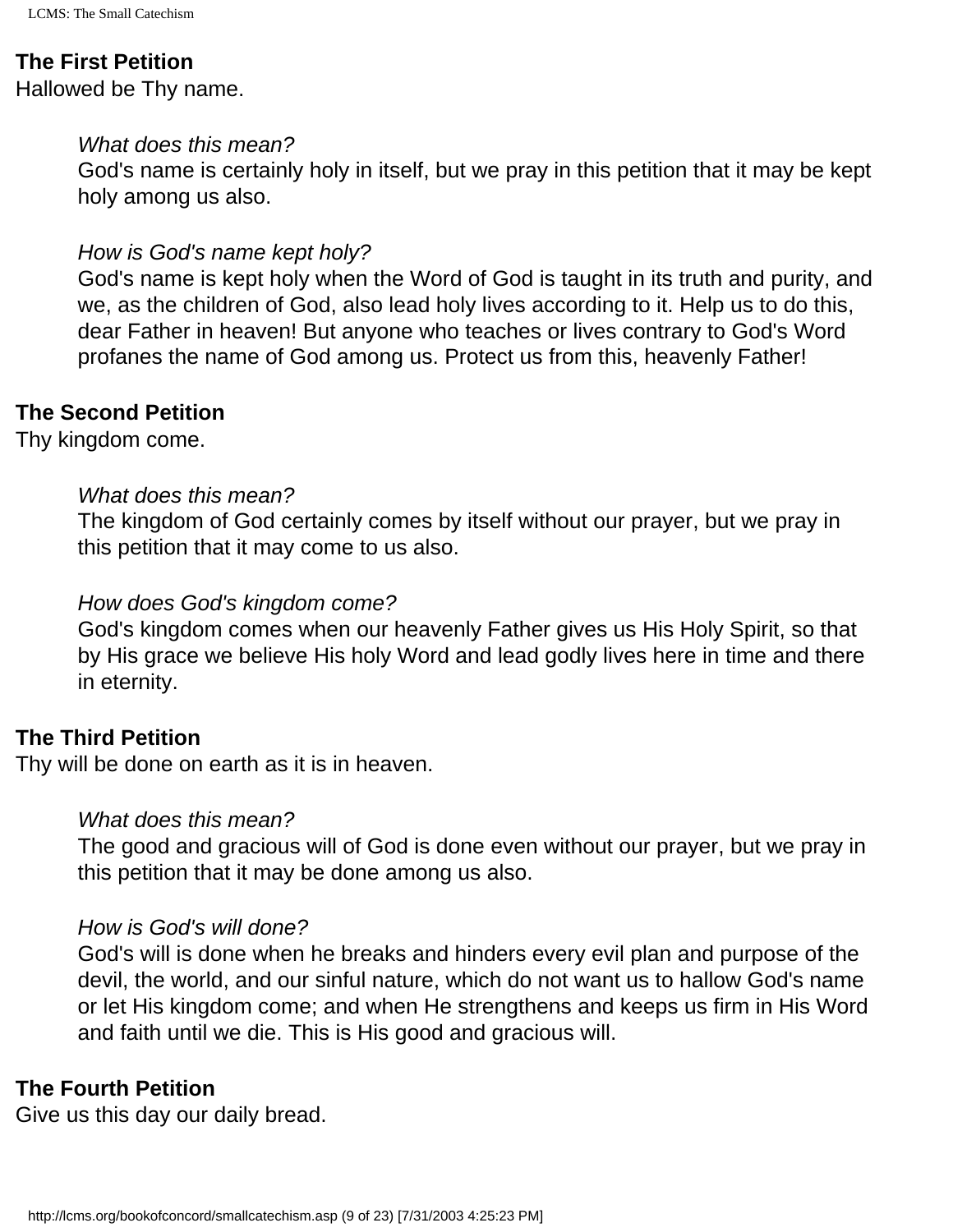#### *What does this mean?*

God certainly gives daily bread to everyone without our prayers, even to all evil people, but we pray in this petition that God would lead us to realize this and to receive our daily bread with thanksgiving.

#### *What is meant by daily bread?*

Daily bread includes everything that has to do with the support and needs of the body, such as food, drink, clothing, shoes, house, home, land, animals, money, goods, a devout husband or wife, devout children, devout workers, devout and faithful rulers, good government, good weather, peace, health, self control, good reputation, good friends, faithful neighbors, and the like.

#### **The Fifth Petition**

And forgive us our trespasses as we forgive those who trespass against us.

#### *What does this mean?*

We pray in this petition that our Father in heaven would not look at our sins, or deny our prayer because of them. We are neither worthy of the things for which we pray, nor have we deserved them, but we ask that He would give them all to us by grace, for we daily sin much and surely deserve nothing but punishment. So we too will sincerely forgive and gladly do good to those who sin against us.

#### **The Sixth Petition**

And lead us not into temptation.

#### *What does this mean?*

God tempts no one. We pray in this petition that God would guard and keep us so that the devil, the world, and our sinful nature may not deceive us or mislead us into false belief, despair, and other great shame and vice. Although we are attacked by these things, we pray that we may finally overcome them and win the victory.

#### **The Seventh Petition**

But deliver us from evil.

#### *What does this mean?*

We pray in this petition, in summary, that our Father in heaven would rescue us from every evil of body and soul, possessions and reputation, and finally, when our last hour comes, give us a blessed end, and graciously take us from this valley of sorrow to Himself in heaven.

#### **The Conclusion**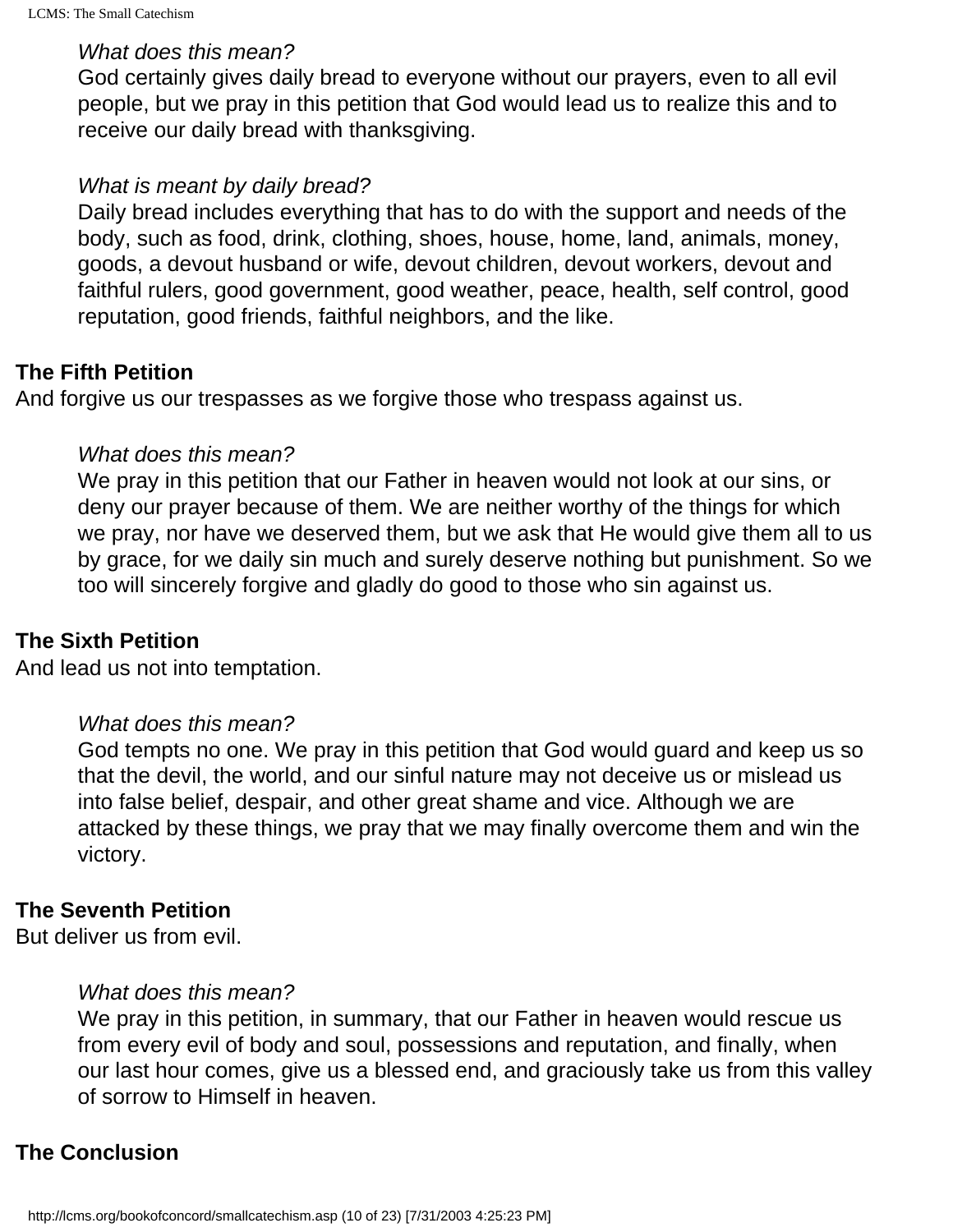For thine is the kingdom and the power and the glory forever and ever.\* Amen.

#### *What does this mean?*

This means that I should be certain that these petitions are pleasing to our Father in heaven, and are heard by Him; for He Himself has commanded us to pray in this way and has promised to hear us. Amen, amen, means, "yes, yes, it shall be so."

\* These words were not originally in Luther's Small Catechism

[BACK TO CONTENTS](#page-0-1)

## **The Sacrament of Holy Baptism**

<span id="page-10-0"></span>*As the head of the family should teach it in a simple way to his household.*

#### **First**

#### *What is Baptism?*

Baptism is not just plain water, but it is the water included in God's command and combined with God's word.

#### *Which is that word of God?*

Christ our Lord says in the last chapter of Matthew: "Therefore, go and make disciples of all nations, baptizing them in the name of the Father and of the Son and of the Holy Spirit" (Matthew 28:19).

#### **Second**

#### *What benefits does Baptism give?*

It works forgiveness of sins, rescues from death and the devil, and gives eternal salvation to all who believe this, as the words and promises of God declare.

#### *Which are these words and promises of God?*

Christ our Lord says in the last chapter of Mark: "Whoever believes and is baptized will be saved, but whoever does not believe will be condemned" (Mark 16:16).

#### **Third**

*How can water do such great things?* Certainly not just water, but the word of God in and with the water does these things, along with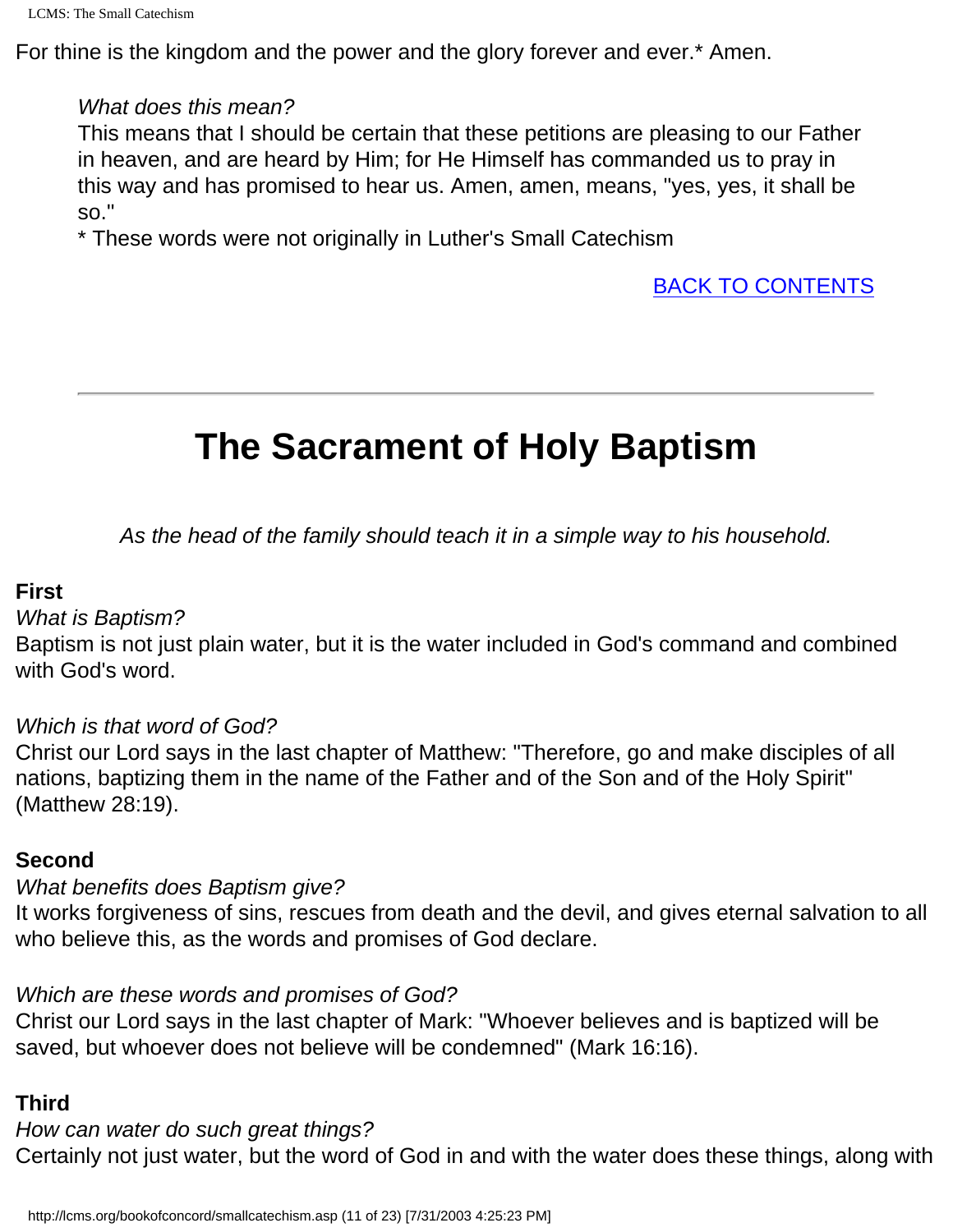the faith which trusts this word of God in the water. For without God's word the water is plain water and no Baptism. But with the word of God it is a Baptism, that is, a life-giving water, rich in grace, and a washing of the new birth in the Holy Spirit, as St. Paul says in Titus, chapter three: "He saved us through the washing of rebirth and renewal by the Holy Spirit, whom He poured out on us generously through Jesus Christ our Savior, so that, having been justified by His grace, we might become heirs having the hope of eternal life. This is a trustworthy saying" (Titus 3:5ó8).

#### **Fourth**

#### *What does such baptizing with water indicate?*

It indicates that the Old Adam in us should by daily contrition and repentance be drowned and die with all sins and evil desires, and that a new man should daily emerge and arise to live before God in righteousness and purity forever.

#### *Where is this written?*

St. Paul writes in Romans chapter six: "We were therefore buried with Him through baptism into death in order that, just as Christ was raised from the dead through the glory of the Father, we too may live a new life" (Romans 6:4).

[BACK TO CONTENTS](#page-0-1)

## **Confession**

*How Christians should be taught to confess.*

#### <span id="page-11-0"></span>*What is confession?*

Confession has two parts. First, that we confess our sins, and second, that we receive absolution, that is, forgiveness, from the pastor as from God Himself, not doubting, but firmly believing that by it our sins are forgiven before God in heaven.

#### *What sins should we confess?*

Before God we should plead guilty of all sins, even those we are not aware of, as we do in the Lord's Prayer; but before the pastor we should confess only those sins which we know and feel in our hearts.

#### *Which are these?*

Consider your place in life according to the Ten Commandments: Are you a father, mother, son, daughter, husband, wife, or worker? Have you been disobedient, unfaithful, or lazy? Have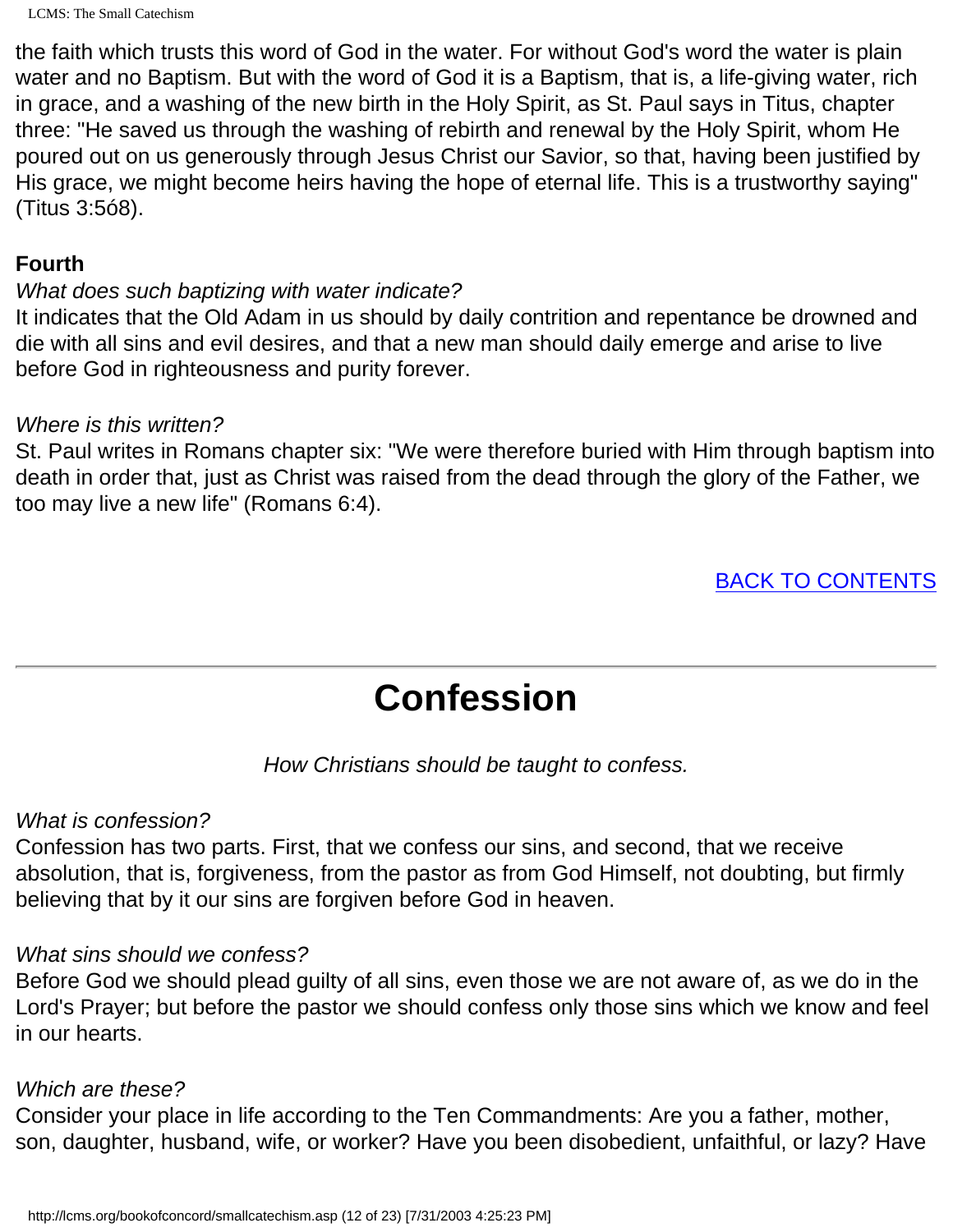you been hot-tempered, rude, or quarrelsome? Have you hurt someone by your words or deeds? Have you stolen, been negligent, wasted anything, or done any harm?

## **A Short Form of Confession**

[Luther intended the following form to serve as an example of private confession.]

#### *The penitent says:*

Dear confessor, I ask you please to hear my confession and to pronounce forgiveness in order to fulfill God's will.

I, a poor sinner, plead guilty before God of all sins. In particular I confess before you that as a servant, maid, etc., I, sad to say, serve my master unfaithfully, for in this and that I have not done what I was told to do. I have made him angry and caused him to curse. I have been negligent and allowed damage to be done. I have also been offensive in words and deeds. I have quarreled with my peers. I have grumbled about the lady of the house and cursed her. I am sorry for all of this and I ask for grace. I want to do better.

#### *A master or lady of the house may say:*

In particular I confess before you that I have not faithfully guided my children, servants, and wife to the glory of God. I have cursed. I have set a bad example by indecent words and deeds. I have hurt my neighbor and spoken evil of him. I have overcharged, sold inferior merchandise, and given less than was paid for.

[Let the penitent confess whatever else he has done against God's commandments and his own position].

If, however, someone does not find himself burdened with these or greater sins, he should not trouble himself or search for or invent other sins, and thereby make confession a torture. Instead, he should mention one or two that he knows: In particular I confess that I have cursed; I have used improper words; I have neglected this or that, etc. Let that be enough. But if you know of none at all (which hardly seems possible), then mention none in particular, but receive the forgiveness upon the general confession which you make to God before the confessor.

#### *Then the confessor shall say:*

God be merciful to you and strengthen your faith. Amen.

*Furthermore:*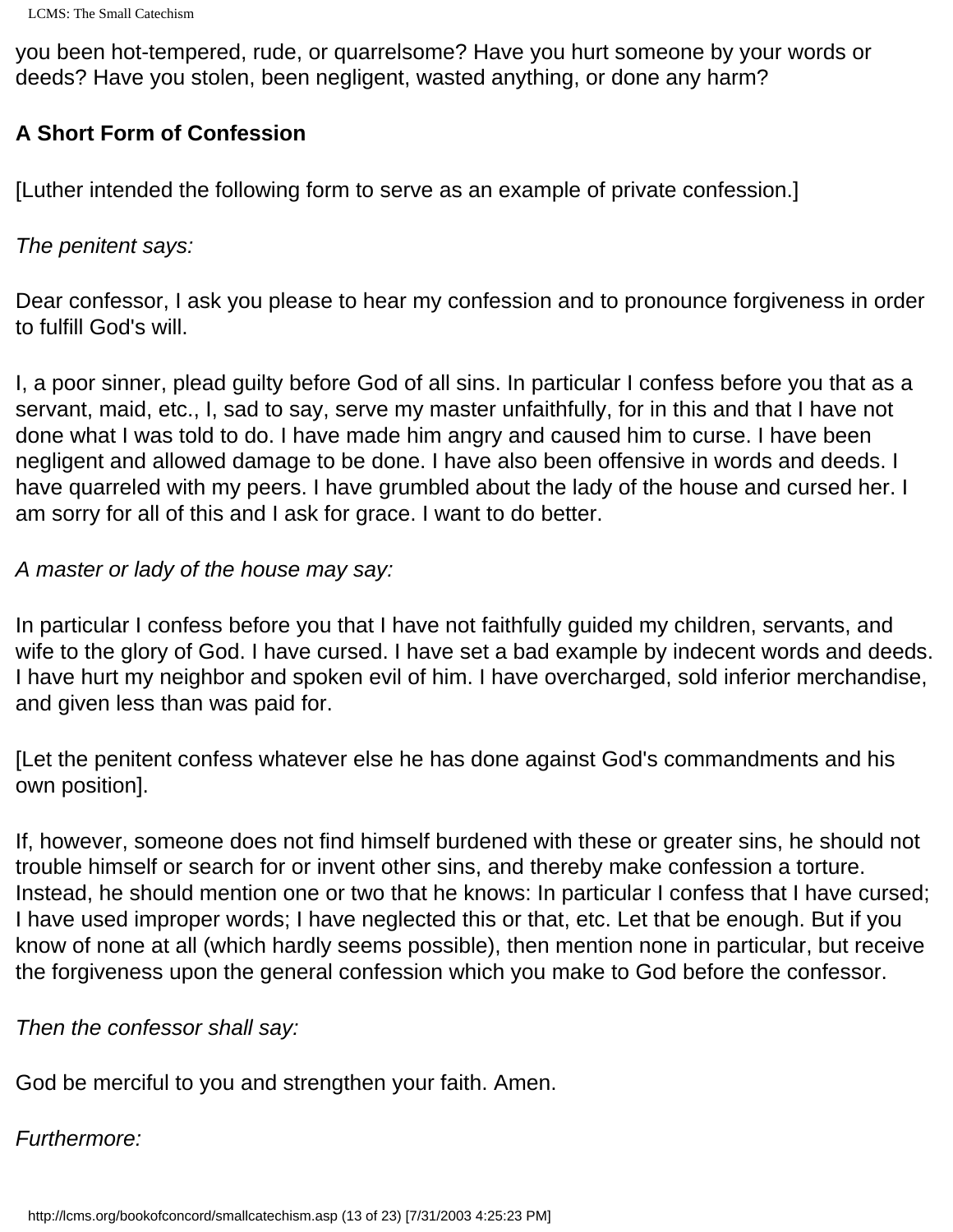Do you believe that my forgiveness is God's forgiveness? Yes, dear confessor.

#### *Then let him say:*

Let it be done for you as you believe. And I, by the command of our Lord Jesus Christ, forgive you your sins in the name of the Father and of the Son and of the Holy Spirit. Amen. Go in peace.

A confessor will know additional passages with which to comfort and to strengthen the faith of those who have great burdens of conscience or are sorrowful and distressed.

This is intended only as a general form of confession.

#### *What is the Office of the Keys?\**

The Office of the Keys is that special authority which Christ has given to His church on earth to forgive the sins of repentant sinners, but to withhold forgiveness from the unrepentant as long as they do not repent.

#### *Where is this written?\**

This is what St. John the Evangelist writes in chapter twenty: The Lord Jesus breathed on His disciples and said, 'Receive the Holy Spirit. If you forgive anyone his sins, they are forgiven; if you do not forgive them, they are not forgiven' (John 20:22-23).

#### *What do you believe according to these words?\**

I believe that when the called ministers of Christ deal with us by His divine command, in particular when they exclude openly unrepentant sinners from the Christian congregation and absolve those who repent of their sins and want to do better, this is just as valid and certain, even in heaven, as if Christ our dear Lord dealt with us Himself.

\* These questions may not have been composed by Luther himself but reflect his teachings and were included in editions of the Small Catechism during his lifetime.

[BACK TO CONTENTS](#page-0-1)

## <span id="page-13-0"></span>**The Sacrament of the Altar**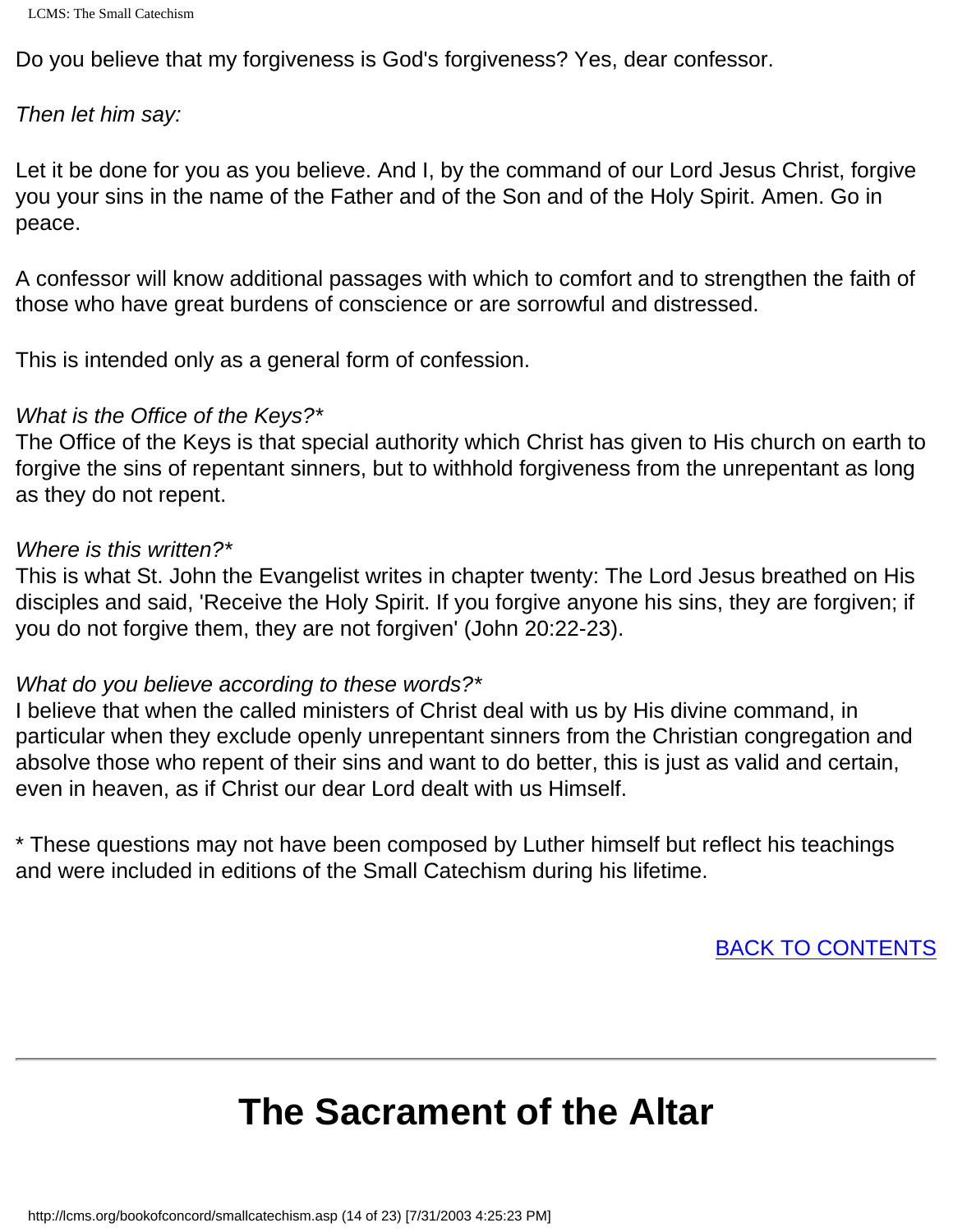*As the head of the family should teach it in a simple way to his household.*

#### *What is the Sacrament of the Altar?*

It is the true body and blood of our Lord Jesus Christ under the bread and wine, instituted by Christ Himself for us Christians to eat and to drink.

#### *Where is this written?*

The holy Evangelists Matthew, Mark, Luke and St. Paul write: Our Lord Jesus Christ, on the night when He was betrayed, took bread, and when He had given thanks, He broke it and gave it to the disciples and said: "Take, eat; this is My body, which is given for you. This do in remembrance of Me." In the same way also he took the cup after supper, and when He had given thanks, He gave it to them, saying, "Drink of it, all of you; this cup is the new testament in My blood, which is shed for you for the forgiveness of sins. This do, as often as you drink it, in remembrance of Me."

### *What is the benefit of this eating and drinking?*

These words, "Given and shed for you for the forgiveness of sins," shows us that in the Sacrament forgiveness of sins, life, and salvation are given us through these words. For where there is forgiveness of sins, there is also life and salvation.

#### *How can bodily eating and drinking do such great things?*

Certainly not just eating and drinking do these things, but the words written here: "Given and shed for you for the forgiveness of sins." These words, along with the bodily eating and drinking, are the main thing in the Sacrament. Whoever believes these words has exactly what they say: "forgiveness of sins."

#### *Who receives this sacrament worthily?*

Fasting and bodily preparation are certainly fine outward training. But that person is truly worthy and well prepared who has faith in these words: "Given and shed for you for the forgiveness of sins." But anyone who does not believe these words or doubts them is unworthy and unprepared, for the words "for you" require all hearts to believe.

## [BACK TO CONTENTS](#page-0-1)

## **Daily Prayers**

<span id="page-14-0"></span>*How the head of the family should teach his household to pray morning and evening*

## **Morning Prayer**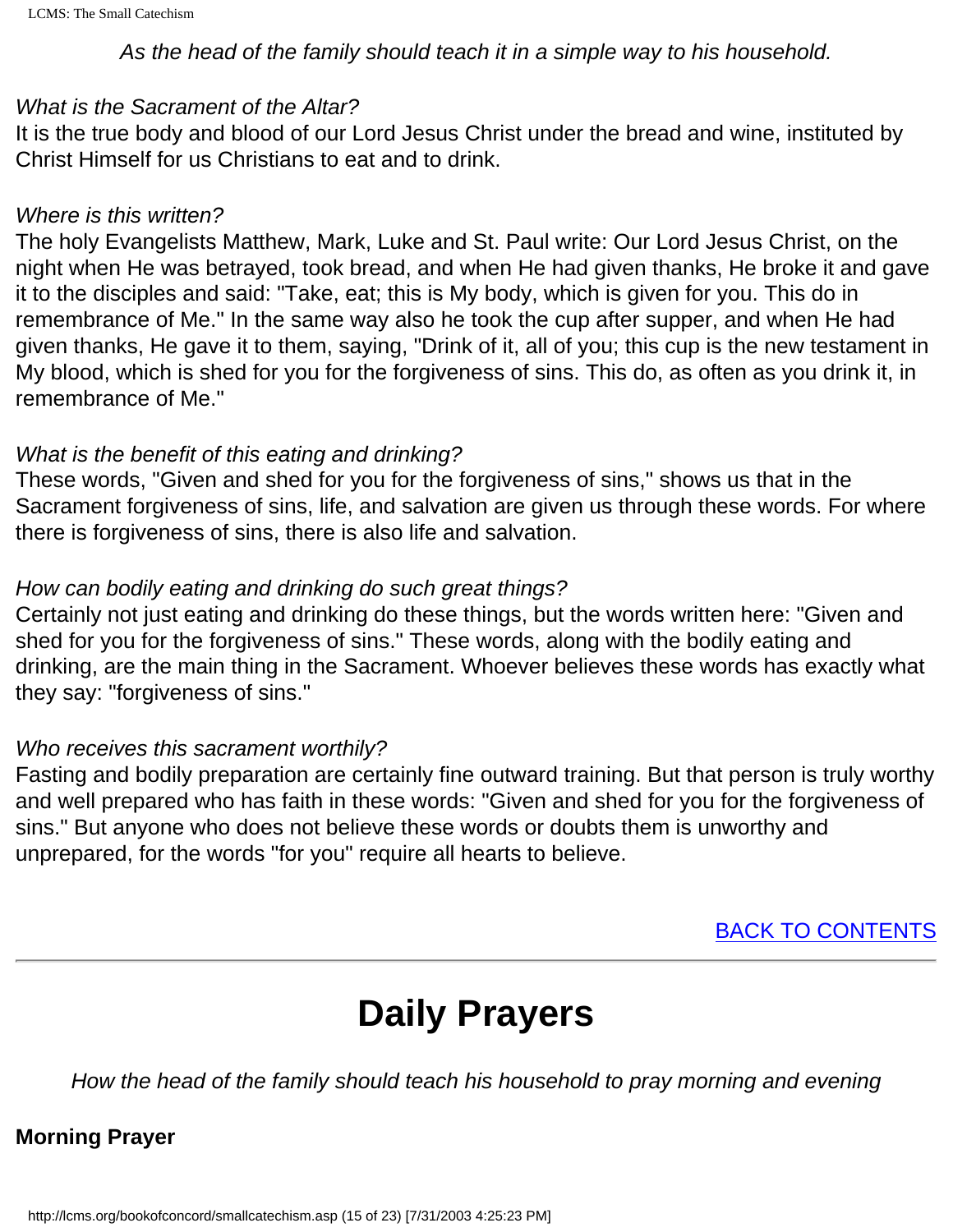In the morning when you get up, make the sign of the holy cross and say:

In the name of the Father and of the Son and of the Holy Spirit. Amen.

Then, kneeling or standing, repeat the Creed and the Lord's Prayer. If you choose, you may also say this little prayer:

I thank you, my heavenly Father, through Jesus Christ, You dear Son, that You have kept me this night from all harm and danger; and I pray that You would keep me this day also from sin and every evil, that all my doings and life may please You. For into Your hands I commend myself, my body and soul, and all things. Let Your holy angel be with me, that the evil foe may have no power over me. Amen.

Then go joyfully to your work, singing a hymn, like that of the Ten Commandments, or whatever your devotion may suggest.

### **Evening Prayer**

In the evening when you go to bed, make the sign of the holy cross and say:

In the name of the Father and of the Son and of the Holy Spirit. Amen.

Then kneeling or standing, repeat the Creed and the Lord's Prayer. If you choose, you may also say this little prayer:

I thank you, my heavenly Father, through Jesus Christ, Your dear Son, that You have graciously kept me this day; and I pray that You would forgive me all my sins where I have done wrong, and graciously keep me this night. For into Your hands, I commend myself, my body and soul, and all things. Let Your holy angel be with me, that the evil foe may have no power over me. Amen.

Then go to sleep at once and in good cheer.

*How the head of the family should teach his household to ask a blessing and return thanks.*

## **Asking a Blessing**

The children and the members of the household shall go the table reverently, fold their hands, and say:

The eyes of all look to You, O Lord, and You give them their food at the proper time. You open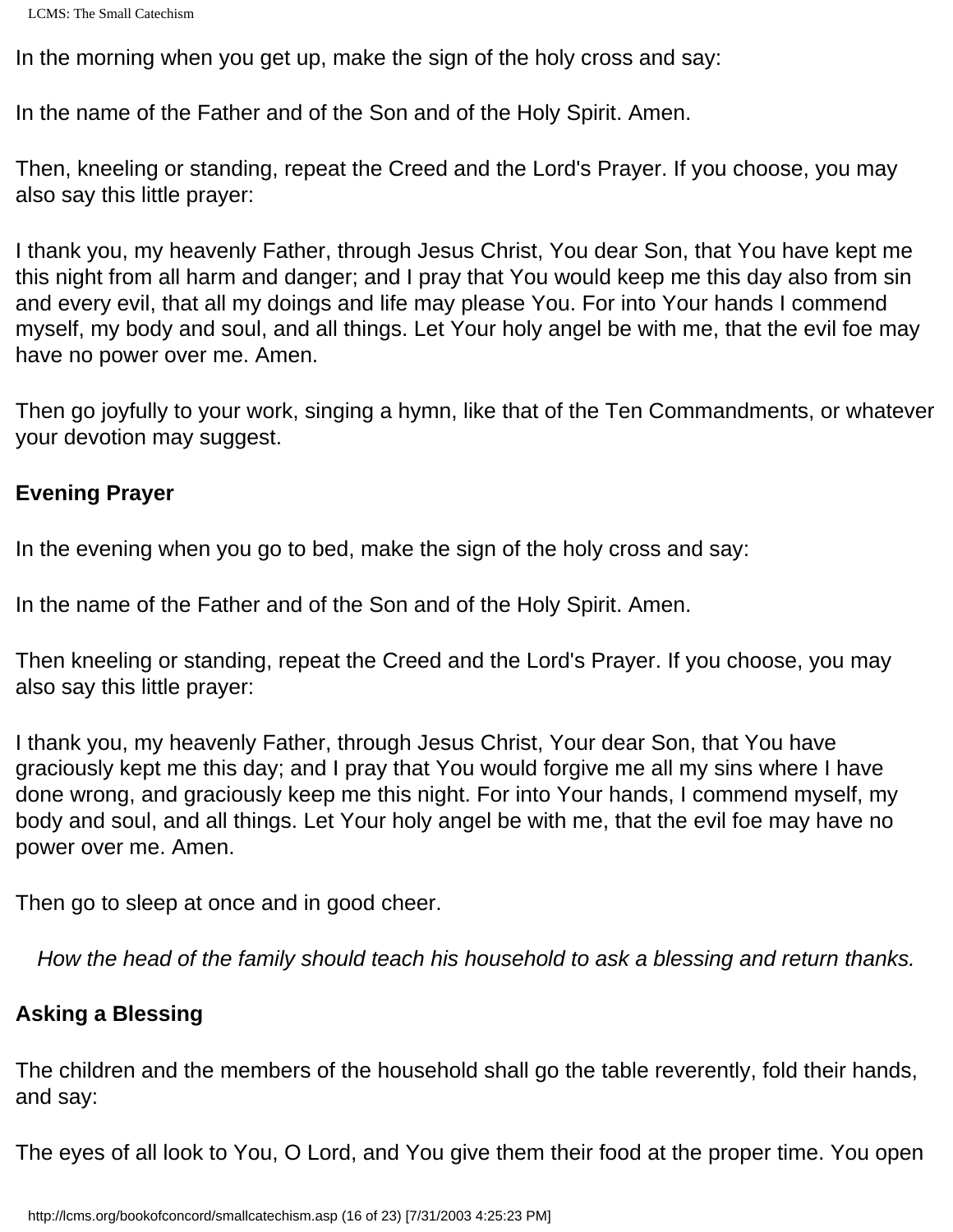your hand and satisfy the desires of every living thing (Psalm 145:15-16).

Then shall be said the Lord's Prayer and the following:

Lord God, heavenly Father, bless us and these Your gifts which we receive from Your bountiful goodness, through Jesus Christ, our Lord. Amen.

#### **Returning Thanks**

Also, after eating, they shall, in like manner, reverently and with folded hands say:

Give thanks to the Lord, for He is good, His love endures forever. He gives food to every creature. He provides food for the cattle and for the young ravens when they call. His pleasure is not in the strength of the horse, nor His delight in the legs of a man; the Lord delights in those who fear Him, who put their hope in His unfailing love (Psalm 136:1, 25; 147:9-11).

Then shall be said the Lord's Prayer and the following:

We thank You, Lord God, heavenly Father, for all Your benefits, through Jesus Christ, our Lord, who lives and reigns with You and the Holy Spirit forever and ever. Amen.

## [BACK TO CONTENTS](#page-0-1)

## **Table of Duties**

*Certain passages of scripture for various holy orders and positions, admonishing them about their duties and responsibilities*

#### <span id="page-16-0"></span>**To Bishops, Pastors, and Preachers**

The overseer must be above reproach, the husband of but one wife, temperate, self controlled, respectable, hospitable, able to teach, not given to drunkenness, not violent but gentle, not quarrelsome, not a lover of money. He must manage his own family well and see that his children obey him with proper respect. 1 Tim. 3:2-4

He must not be a recent convert, or he may become conceited and fall under the same judgment as the devil. 1 Tim. 3:6

He must hold firmly to the trustworthy message as it has been taught, so that he can encourage others by sound doctrine and refute those who oppose it. Titus 1:9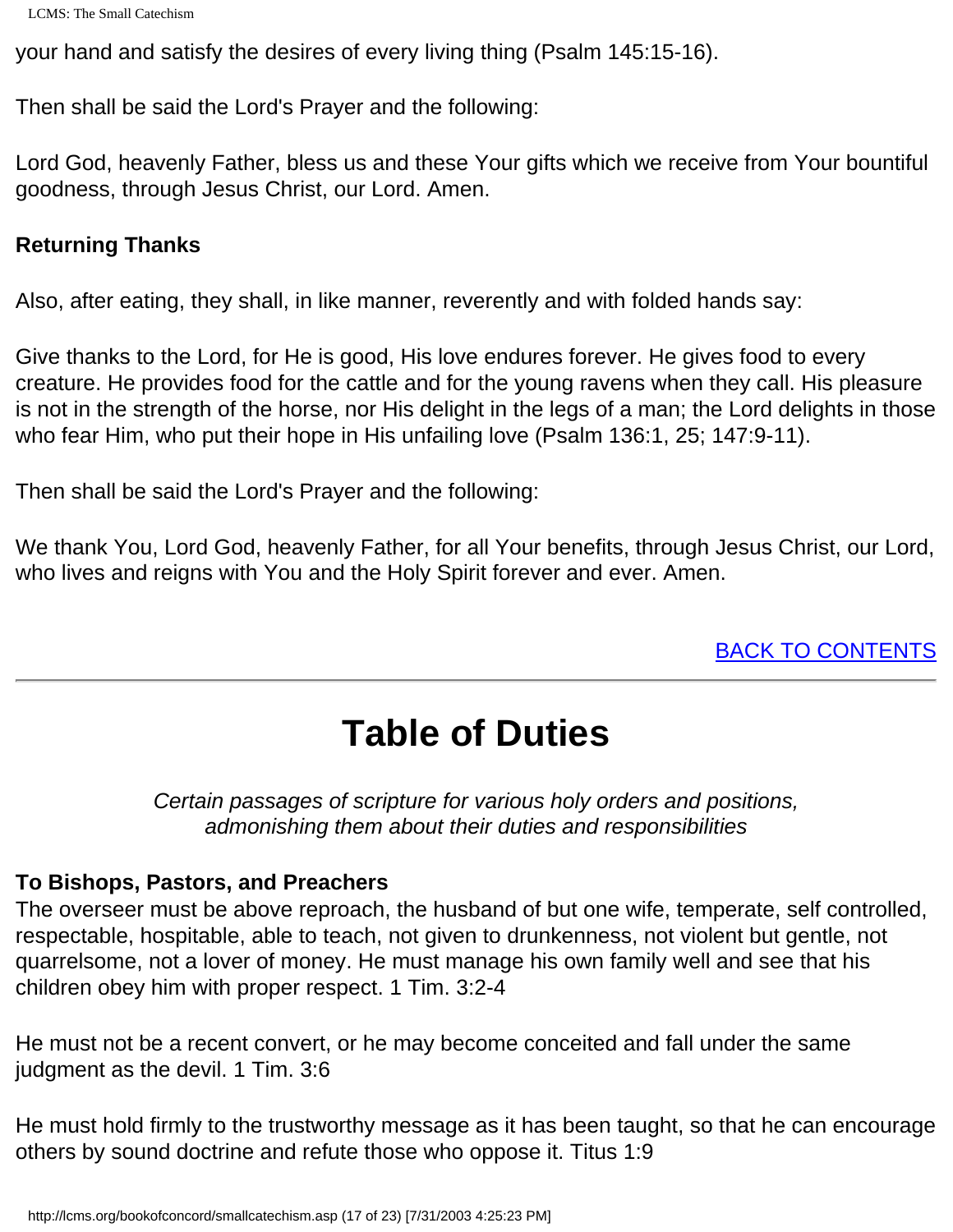#### **What the Hearers Owe Their Pastors**

The Lord has commanded that those who preach the gospel should receive their living from the gospel. 1 Cor. 9:14

Anyone who receives instruction in the Word must share all good things with his instructor. Do not be deceived: God cannot be mocked. A man reaps what he sows. Gal. 6:6-7

The elders who direct the affairs of the church well are worthy of double honor, especially those whose work is preaching and teaching. For the Scripture says, "Do not muzzle the ox while it is treading out the grain," and "The worker deserves his wages." 1 Tim. 5:17-18.

We ask you, brothers, to respect those who work hard among you, who are over you in the Lord and who admonish you. Hold them in the highest regard in love because of their work. Live in peace with each other. 1 Thess. 5:12-13

Obey your leaders and submit to their authority. They keep watch over you as men who must give an account. Obey them so that their work will be a joy, not a burden, for that would be of no advantage to you. Heb. 13:17

#### **Of Civil Government**

Everyone must submit himself to the governing authorities, for there is no authority except that which God has established. The authorities that exist have been established by God. Consequently, he who rebels against the authority is rebelling against what God has instituted, and those who do so will bring judgment on themselves. For rulers hold no terror for those who do right, but for those who do wrong. Do you want to be free from fear of the one in authority? Then do what is right and he will commend you. For he is God's servant to do you good. But if you do wrong, be afraid, for he does not bear the sword for nothing. He is God's servant, an agent of wrath to bring punishment on the wrongdoer. Rom. 13:1-4

#### **Of Citizens**

Give to Caesar's what is Caesar's, and to God what is God's. Matt. 22:21.

It is necessary to submit to the authorities, not only because of possible punishment but also because of conscience. This is also why you pay taxes, for the authorities are God's servants, who give their full time to governing. Give everyone what you owe him: If you owe taxes, pay taxes; if revenue, then revenue; if respect, then respect; if honor, then honor. Rom. 13:5-7

I urge, then, first of all, that requests, prayers, intercession and thanksgiving be made for everyone—for kings and all those in authority, that we may live peaceful and quiet lives in all godliness and holiness. This is good and pleases God our Savior. 1 Tim. 2:1-3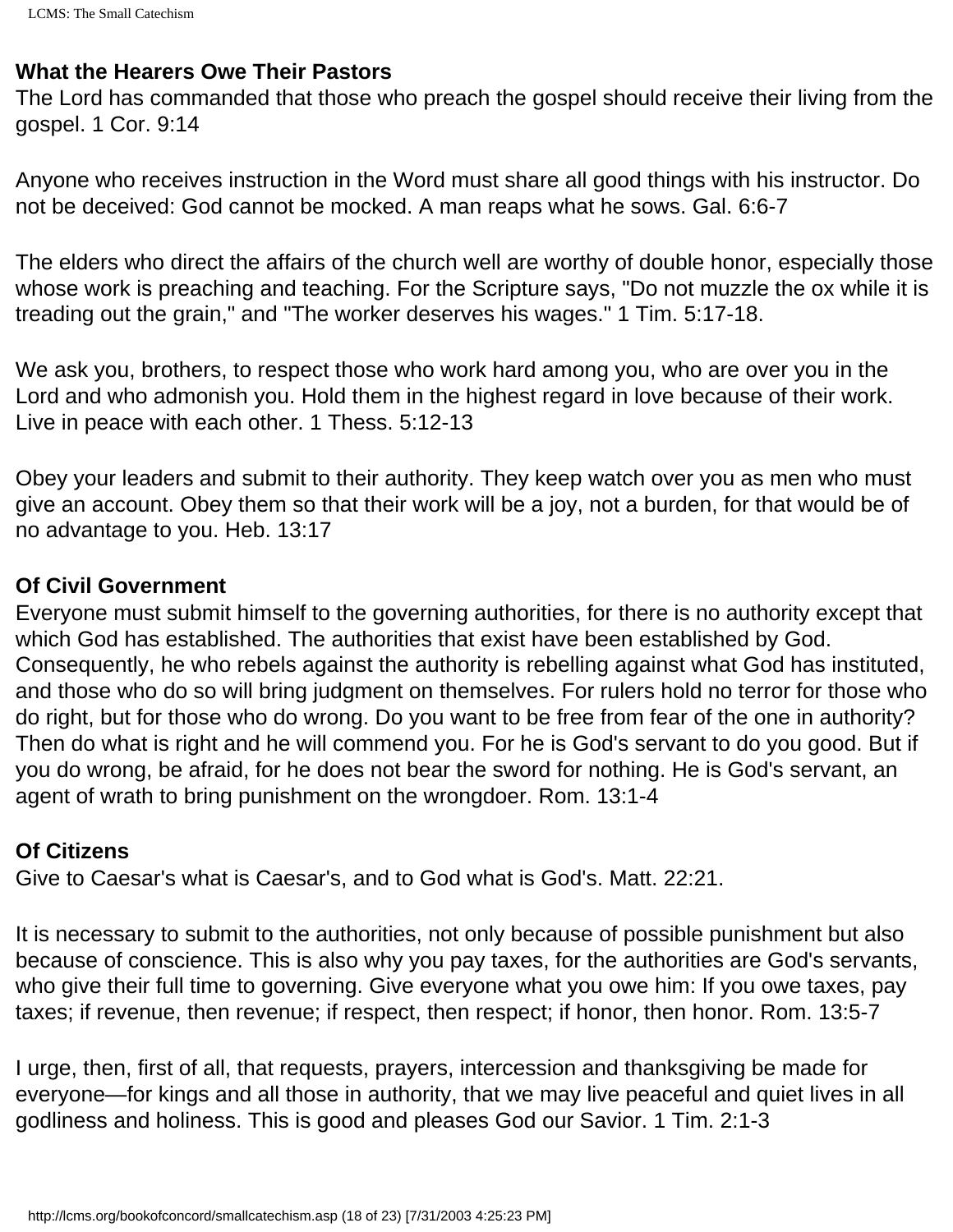Remind the people to be subject to rules and authorities, to be obedient, to be ready to do whatever is good. Titus 3:1

Submit yourselves for the Lord's sake to every authority instituted among men: whether to the king, as the supreme authority, or to governors, who are sent by him to punish those who do wrong and to commend those who do right. 1 Peter 2:13-14

#### **To Husbands**

Husbands, in the same way be considerate as you live with your wives, and treat them with respect as the weaker partner and as heirs with you of the gracious gift of life, so that nothing will hinder your prayers. 1 Peter 3:7

Husbands, love your wives and do not be harsh with them. Col. 3:19

#### **To Wives**

Wives, submit to your husbands as to the Lord. Eph. 5:22

They were submissive to their own husbands, like Sarah, who obeyed Abraham and called him her master. You are her daughters if you do what is right and do not give way to fear. 1 Peter 3:5-6

#### **To Parents**

Fathers, do not exasperate your children; instead, bring them up in the training and instruction of the Lord. Eph. 6:4

#### **To Children**

Children, obey your parents in the Lord, for this is right. "Honor your father and your mother"—which is the first commandment with a promise—"that it may go well with you and that you may enjoy long life on the earth." Eph. 6:1-3

#### **To Workers of All Kinds**

Slaves, obey your earthly masters with respect and fear, and with sincerity of heart, just as you would obey Christ. Obey them not only to win their favor when their eye is on you, but like slaves of Christ, doing the will of God from your heart. Serve wholeheartedly, as if you were serving the Lord, not men, because you know that the Lord will reward everyone for whatever good he does, whether he is slave or free. Eph. 6:5-8

#### **To Employers and Supervisors**

Masters, treat your slaves in the same way. Do not threaten them, since you know that he who is both their Master and yours is in heaven, and there is no favoritism with Him. Eph. 6:9

## **To Youth**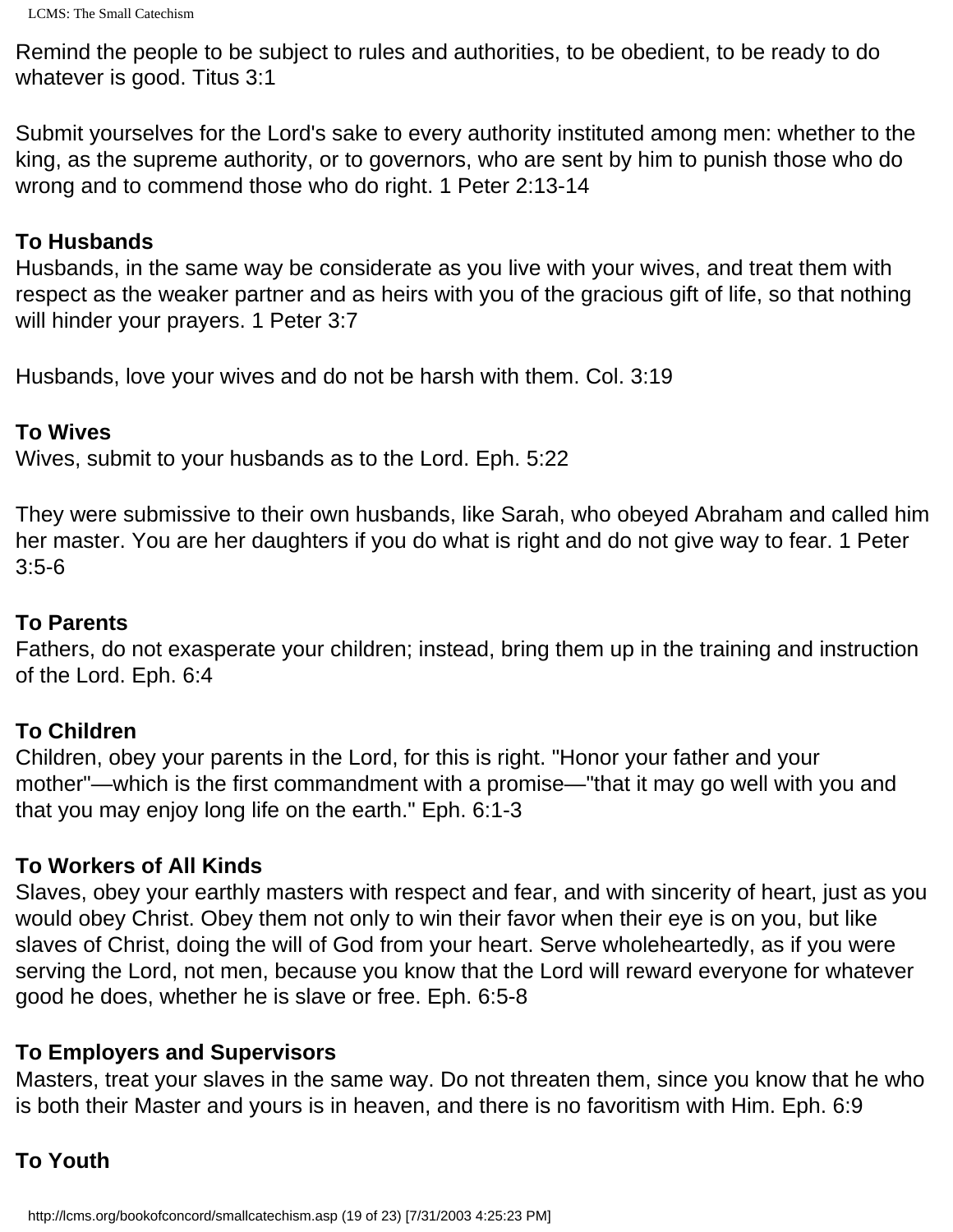Young men, in the same way be submissive to those who are older. All of you, clothe yourselves with humility toward one another, because, "God opposes the proud but gives grace to the humble." Humble yourselves, therefore, under God's mighty hand, that He may lift you up in due time. 1 Peter 5:5-6

#### **To Widows**

The widow who is really in need and left all alone puts her hope in God and continues night and day to pray and to ask God for help. But the widow who lives for pleasure is dead even while she lives. 1 Tim. 5:5-6

#### **To Everyone**

The commandments . . . are summed up in this one rule: "Love your neighbor as yourself." Rom. 13:9

I urge . . . that requests, prayers, intercession and thanksgiving be made for everyone. 1 Tim. 2:1

> *Let each his lesson learn with care, And all the household well shall fare.*

## [BACK TO CONTENTS](#page-0-1)

## <span id="page-19-0"></span>**Christian Questions with Their Answers**

*Prepared by Dr. Martin Luther for those who intend to go to the Sacrament*

[The "Christian Questions with Their Answers," designating Luther as the author, first appeared in an edition of the Small Catechism in 1551, five years after Luther's death].

After confession and instruction in the Ten Commandments, the Creed, the Lord's Prayer, and the Sacraments of Baptism and the Lord's Supper, the pastor may ask, or Christians may ask themselves these questions:

- *1. Do you believe that you are a sinner?* Yes, I believe it. I am a sinner.
- *2. How do you know this?* From the Ten Commandments, which I have not kept.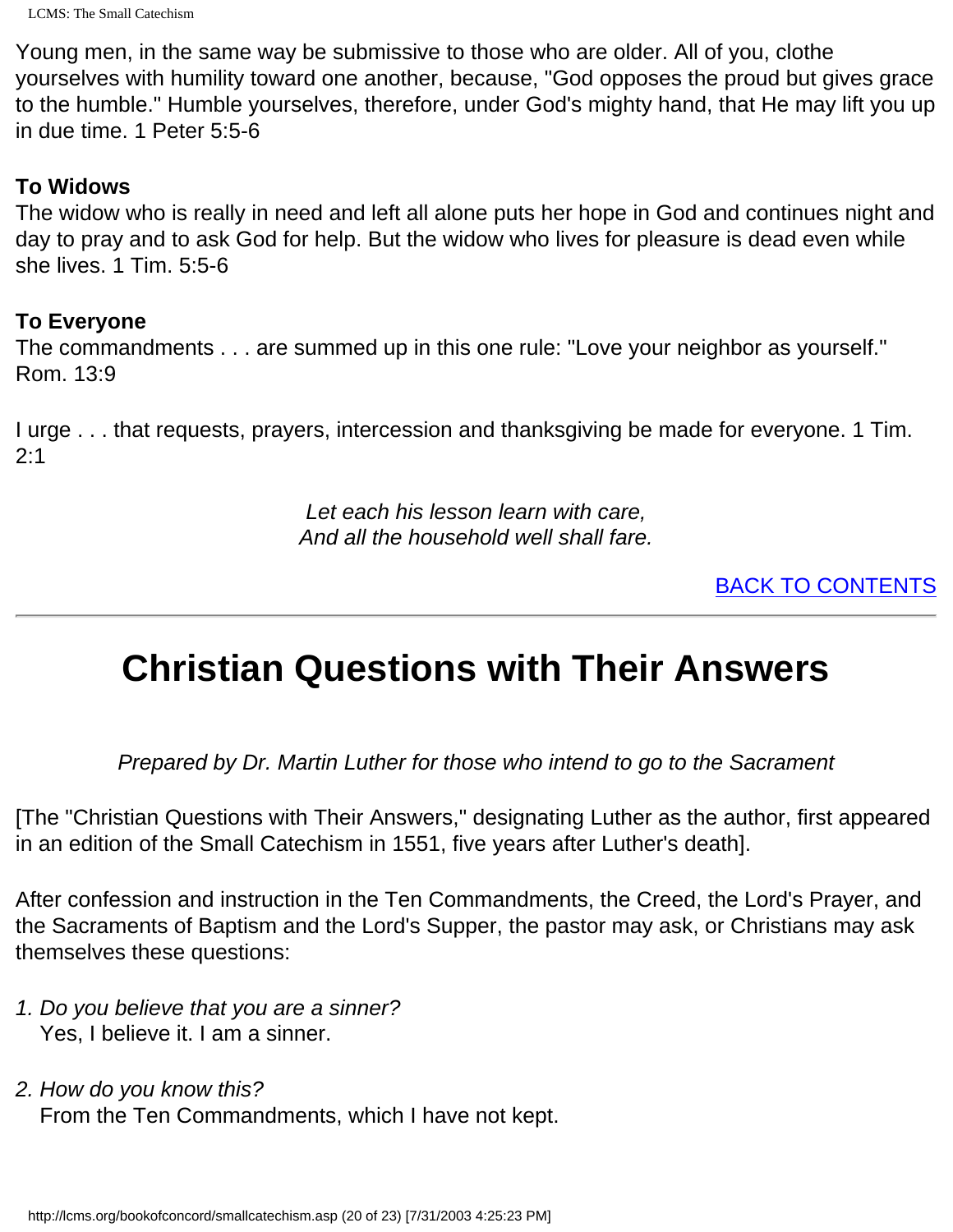LCMS: The Small Catechism

- *3. Are you sorry for your sins?* Yes, I am sorry that I have sinned against God.
- *4. What have you deserved from God because of your sins?* His wrath and displeasure, temporal death, and eternal damnation. See Romans 6:21, 23.
- *5. Do you hope to be saved?* Yes, that is my hope.
- *6. In whom then do you trust?* In my dear Lord Jesus Christ.
- *7. Who is Christ?* The Son of God, true God and man.
- *8. How many Gods are there?* **Only one, but there are three persons: Father, Son, and Holy Spirit.**
- *9. What has Christ done for you that you trust in Him?* He died for me and shed His blood for me on the cross for the forgiveness of sins.

### *10. Did the Father also die for you?*

 He did not. The Father is God only, as is the Holy Spirit; but the Son is both true God and true man. He died for me and shed his blood for me.

## *11. How do you know this?*

 From the holy Gospel, from the words instituting the Sacrament, and by His body and blood given me as a pledge in the Sacrament.

## *12. What are the Words of Institution?*

 Our Lord Jesus Christ, on the night when He was betrayed, took bread and when He had given thanks, He broke it and gave it to the disciples and said: "Take eat; this is My body, which is given for you. This do in remembrance of Me." In the same way also He took the cup after supper, and when He had given thanks, He gave it to them, saying: "Drink of it, all of you; this cup is the new testament in My blood, which is shed for you for the forgiveness of sins. This do, as often as you drink it, in remembrance of Me."

## *13. Do you believe, then, that the true body and blood of Christ are in the Sacrament?* Yes, I believe it.

#### *14. What convinces you to believe this?*

The word of Christ: Take, eat, this is My body; drink of it, all of you, this is My blood.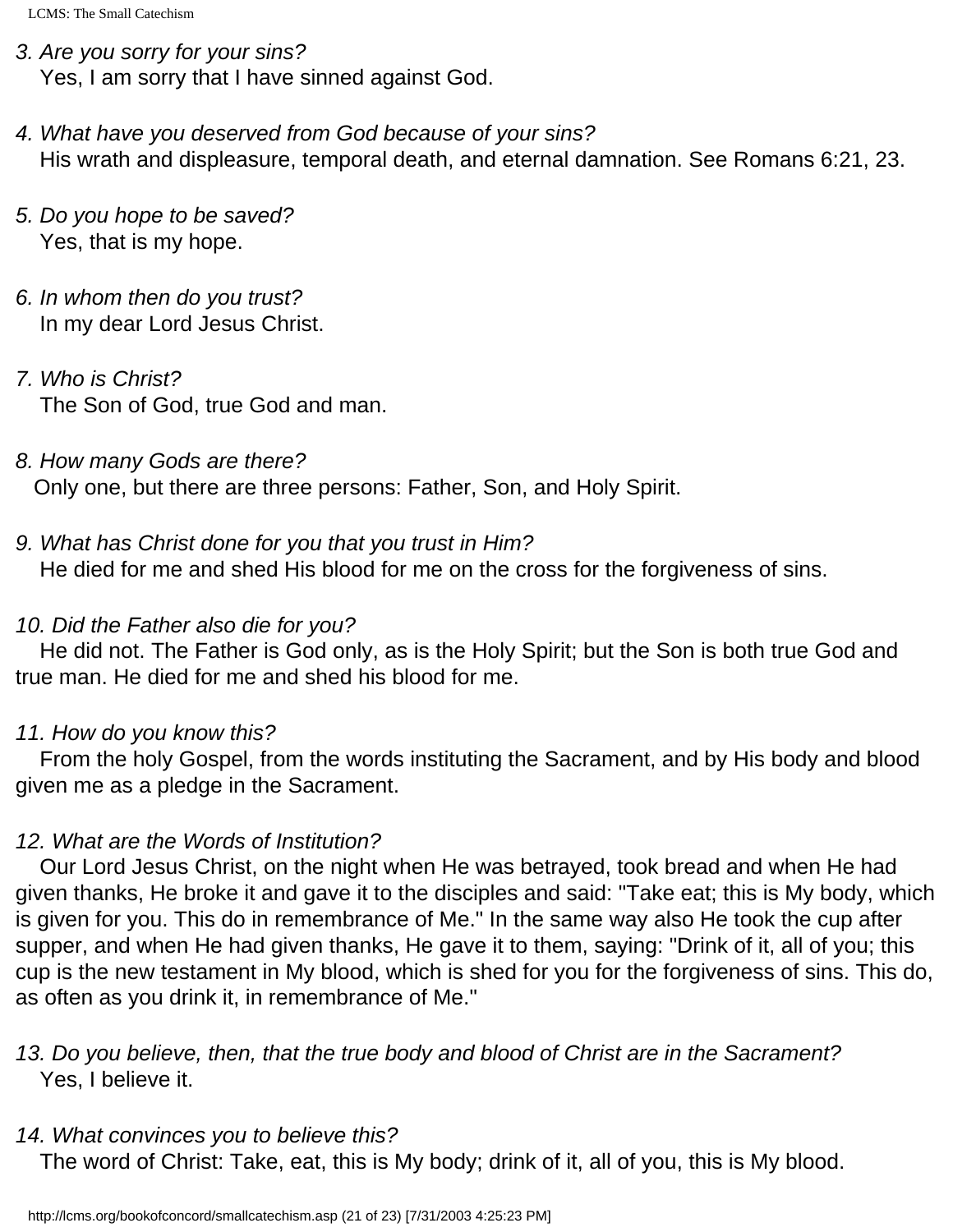### *15. What should we do when we eat His body and drink His blood, and in this way receive His pledge?*

 We should remember and proclaim His death and the shedding of His blood, as He taught us: This do, as often as you drink it, in remembrance of Me.

#### *16. Why should we remember and proclaim His death?*

 First, so that we may learn to believe that no creature could make satisfaction for our sins. Only Christ, true God and man, could do that. Second, so we may learn to be horrified by our sins, and to regard them as very serious. Third, so we may find joy and comfort in Christ alone, and through faith in Him be saved.

### *17. What motivated Christ to die and make full payment for your sins?*

 His great love for His Father and for me and other sinners, as it is written in John 14; Romans 5; Galatians 2 and Ephesians 5.

### *18. Finally, why do you wish to go to the Sacrament?*

 That I may learn to believe that Christ, out of great love, died for my sin, and also learn from Him to love God and my neighbor.

## *19. What should admonish and encourage a Christian to receive the Sacrament frequently?*

 First, both the command and the promise of Christ the Lord. Second, his own pressing need, because of which the command, encouragement, and promise are given.

## *20. But what should you do if you are not aware of this need and have no hunger and thirst for the Sacrament?*

 To such a person no better advice can be given than this: first, he should touch his body to see if he still has flesh and blood. Then he should believe what the Scriptures say of it in Galatians 5 and Romans 7. Second, he should look around to see whether he is still in the world, and remember that there will be no lack of sin and trouble, as the Scriptures say in John 15-16 and in 1 John 2 and 5. Third, he will certainly have the devil also around him, who with his lying and murdering day and night will let him have no peace, within or without, as the Scriptures picture him in John 8 and 16; 1 Peter 5; Ephesians 6; and 2 Timothy 2.

#### Note:

These questions and answers are no child's play, but are drawn up with great earnestness of purpose by the venerable and devout Dr. Luther for both young and old. Let each one pay attention and consider it a serious matter; for St. Paul writes to the Galatians in chapter six: "Do not be deceived: God cannot be mocked."